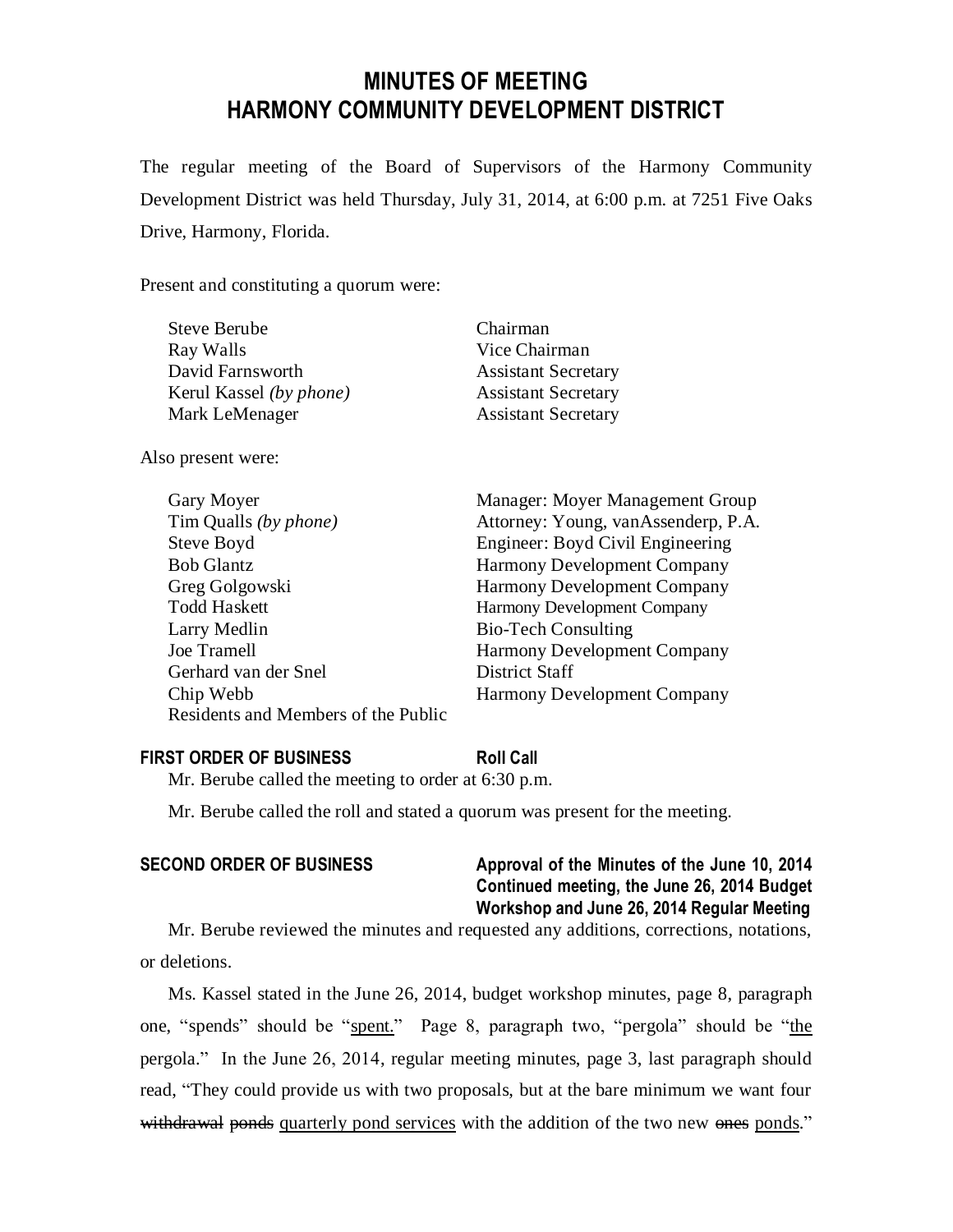Page 17, paragraph two, "majority share of full ownership" should be "majority share or full ownership." Page 28, paragraph four, "diaper" should be "diapered." Page 40, the paragraph below the motion, should read "linear parks line item in the reserve schedule, we do not have all of the shade structures."

> On MOTION by Mr. LeMenager, seconded by Mr. Walls, with all in favor, unanimous approval was given to the minutes of the June 10, 2014, continued meeting, the June 26, 2014, budget workshop, and the June 26, 2014, regular meeting, as amended.

# **THIRD ORDER OF BUSINESS Audience Comments**

Ms. Carole Greenwald stated I have a couple of questions. Rumor has it that in the lots committed to Lennar in the Green neighborhood, I understand that the CDD bond portion for the purchasers of those homes has been waived. Is that correct?

Mr. Moyer responded no.

Mr. LeMenager stated there is no legal basis for that.

Ms. Greenwald stated you say that there is no legal basis, but the CDD bond portion in the Estates was paid by either the Harmony Development Company or the builder.

Mr. Moyer stated they always have the right to pay off that assessment as part of the sale of the property or prepay all of the properties. To my knowledge, that has not taken place.

Ms. Greenwald asked could someone on the Board please check into that?

Mr. Moyer responded yes.

Mr. Glantz stated eight are paid off.

Ms. Greenwald asked in the Green community?

Mr. Glantz responded no, throughout Harmony.

Ms. Greenwald stated I am talking about the Green community.

Mr. Glantz stated that is inclusive of the Green community.

Ms. Greenwald stated my reason for bringing this up is, if it is true, I am wondering if this would affect any of the existing home owners. I am not talking about the maintenance portion, only the bond.

Mr. Moyer stated no, it would not. The way these assessments are done is, they are allocated to the lots based upon the benefit the lot receives. That assessment stays with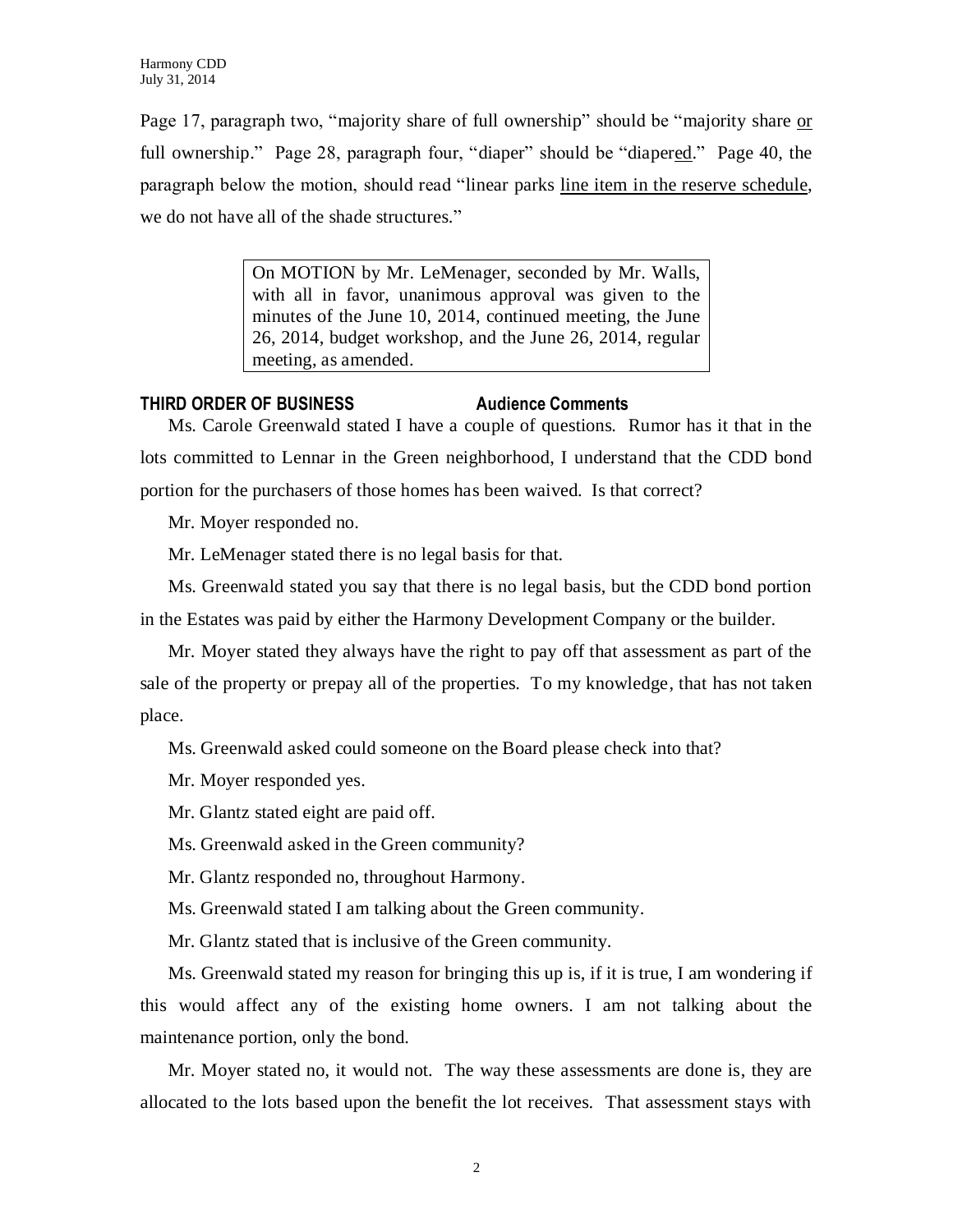the lot. To the extent that someone does not pay their bond assessment on a lot, that does not affect you, either.

Ms. Greenwald stated I understand.

Mr. Moyer stated it does not affect you if they pay it, as well.

Ms. Greenwald asked is there a proposal to extend the term of the bond? Is that being considered?

Mr. Berube responded no. As a matter of fact, we just finished refinancing them and the term stayed the same. The amount of the bonds stayed the same. What we did was cut the interest by about 40%, which saves the home owners about \$180,000 a year on that refinancing. That was just completed last month.

Mr. LeMenager stated [www.harmonycdd.org](http://www.harmonycdd.org/) has the minutes of every meeting, and this is a governmental public body. There is no point in having a rumor mill with respect to the CDD as this is a public body and the records are public. It is all out there for anyone to read.

Mr. Berube stated every single one of us has an email address listed on the website, which is first name@harmonycdd.org. I am going to venture to say that all of us answer our emails. Any time you have a question or a concern, contact any of us and ask the question. Do not let things fester. There is no reason.

Ms. Greenwald stated someone asked me to ask about the lights in the parking lot and you mentioned that you were going to pass that on to Mr. Golgowski. Maybe Mr. Golgowski could comment on that.

Mr. Golgowski stated I passed this on to the people who run the building. I know that they are looking into it. They had some troubles with replacing bulbs. The first bank of lights out here are associated with this building, while the balance are public lighting. I think I heard that they are working okay. I do not know if there is a timer issue or a light bulb issues, but these folks are looking into it. They want it fixed, too.

Ms. Greenwald stated I understand that they have been at it for quite some time.

Mr. Golgowski stated I understand.

Mr. Michael Heaphy stated there has been an ongoing issue with my fence at 7100 Indiangrass. First of all, I appreciate that the Board has a lot going on and it is a fair responsibility. I want to apologize for my inability to get the job done in a timely manner as I agreed to. I asked for a six-month extension. However, due to personal and medical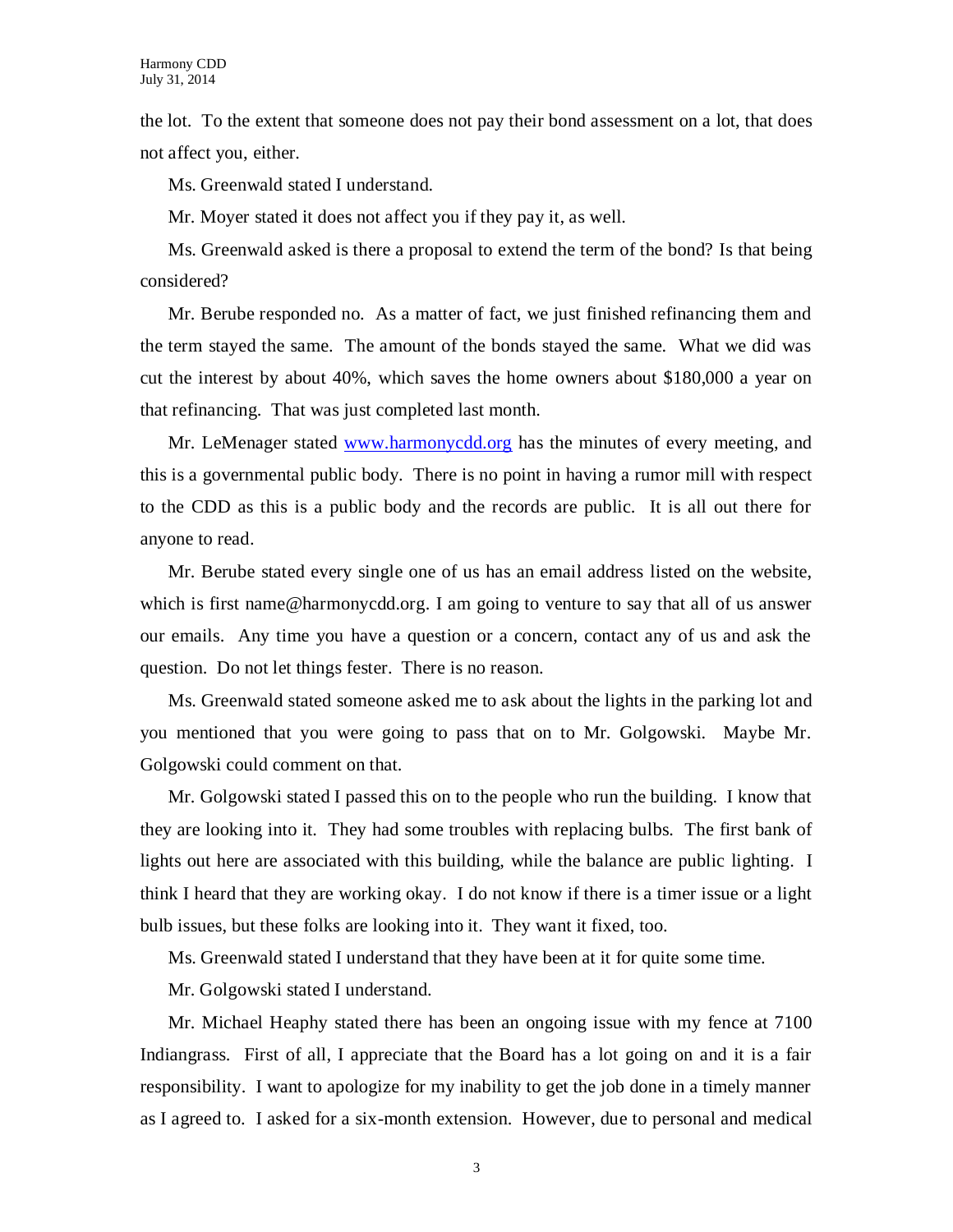reasons, I was not able to hold up to my end of the agreement, and I apologize. Secondly, as I went through this process in July, I spoke to some people and said that I needed more time. There were a few things that I had requested, acknowledging the fact that I do not own the property as it was CDD property. I did some further research and due to personal and medical reasons, I was delayed. However, this took a personal turn, and I do not like that. There were things said when I read these minutes that upset me, and I am a calm man. I was accused of stonewalling, which is unacceptable. These are my neighbors. I have heard things like that said before at other meetings. Do not do that. These are public records. I do not like it. As for stonewalling, I have been in touch with my mortgage company, my title company, and my lawyer. I am working on it but it takes some time. Was I delayed? Sure. Should I have called you guys up? Maybe, but that is not what goes through your head when you have other stuff going on. I asked for a copy of a permit because in Osceola County, whether you are a County Judge or whoever you are, you need a permit to move a fence. It was not a relocation. It was a move from CDD property, which I acknowledge to my property. Where is the permit? I asked for one by the end of the business day. I never received one. I got the answer; I can get things done. Fine. Coming from New York, that does not mean it does not get done right. It means come back and ask for apologies. I found out through the building department that you need a permit to move the fence. I would have been fine with all of this. This started with the past guy when I asked for some assistance as I just purchased the property. In 2008, the property had the fence line already in place. I acknowledged it right from the beginning, but I have been getting some personal attitude and I do not like it. I am an easy-going guy, and my wife asked to have the Board contact her attorney due to a situation that I am involved with. It was never done. I asked for my name and her name to be put on the letters from Melrose Management. She needs to be on it. She is a deed holder, too. She was disrespected and no one answered her as far as I know. If I am wrong, I apologize.

Mr. LeMenager stated there is no relationship between the CDD and Melrose Management. That is the HOA.

Mr. Heaphy stated that is fine. I am still trying to get all of the paperwork from Melrose Management on who approved the fence in 2008 that was put on my property. The sprinkler system was put on my property in 2008. I am going after my title company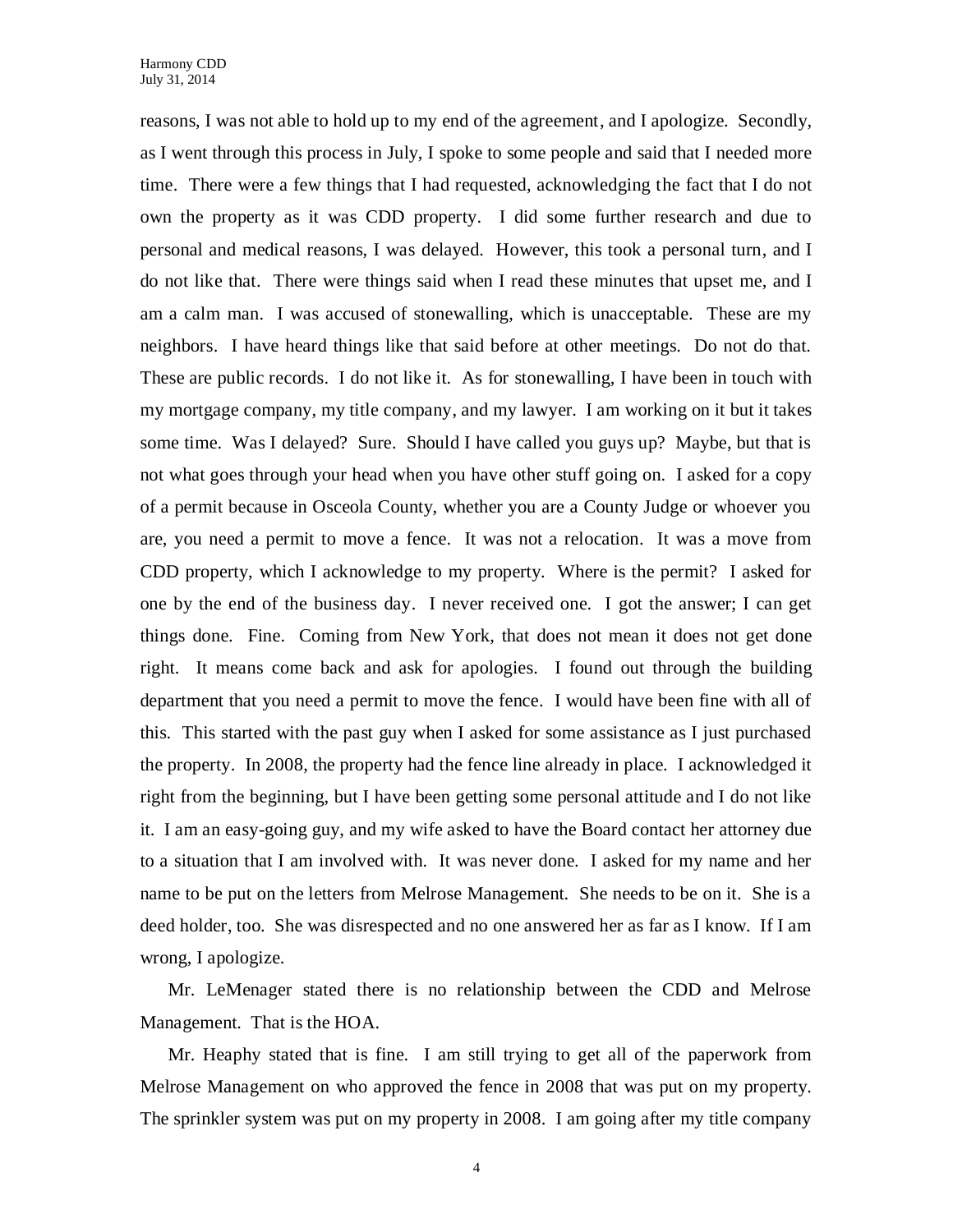because they did not do the right thing. They screwed me over and my wife over. I am taking care of the issue. The sprinkler line was broken. The fence was not put properly in the right place. Apparently someone said that they have been knocking on my door trying to get a hold of me. I do not have copies of certified mail. Anyone could have asked me how they could help me move the fence. It would have been fine. The issue is that the sprinkler was broken and they put the fence in the wrong place again. Chapco is the fence company that installed the fence in 2008. I have a picture of the survey stake that Chapco put in and the fence. They moved it in four more feet.

Mr. Moyer stated I do not know this for a fact, but Mr. Boyd might be able to tell you this. It is not unusual to offset survey stakes.

Mr. Heaphy stated I agree. I am learning. I have \$4,000 worth of plants that I have to move. The problem is the fence is off by four feet. They could have come up to me and said something. Someone said that they knocked on my door to try to get a hold of me. I do not live at the residence right now, but they scared my wife, and I do not like that either. She told them not to move the fence, but they did whatever they wanted. That is inappropriate. They could have called me. You guys know me. I live in the neighborhood. I do not know how long the sprinkler system has been broken.

Mr. Berube stated but you knew it was broken and it was running today. I went by there.

Mr. Heaphy asked how much is that going to cost me?

Mr. Berube responded wait a minute. You are going to complain about the water costs when you know that it is broken.

Mr. Heaphy stated I cannot go onto the property. You have to talk to the home owner.

Mr. Berube asked if we have to talk to the owner, why are we talking to you?

Mr. Heaphy responded do not get wise because I am not in a good mood.

Mr. Berube stated that is enough, sir.

Mr. Heaphy stated all I am saying is it could have been done in a better way.

Mr. Walls stated no one comes in and talks to us like that.

Mr. Berube stated I agree.

Mr. Heaphy stated I apologize.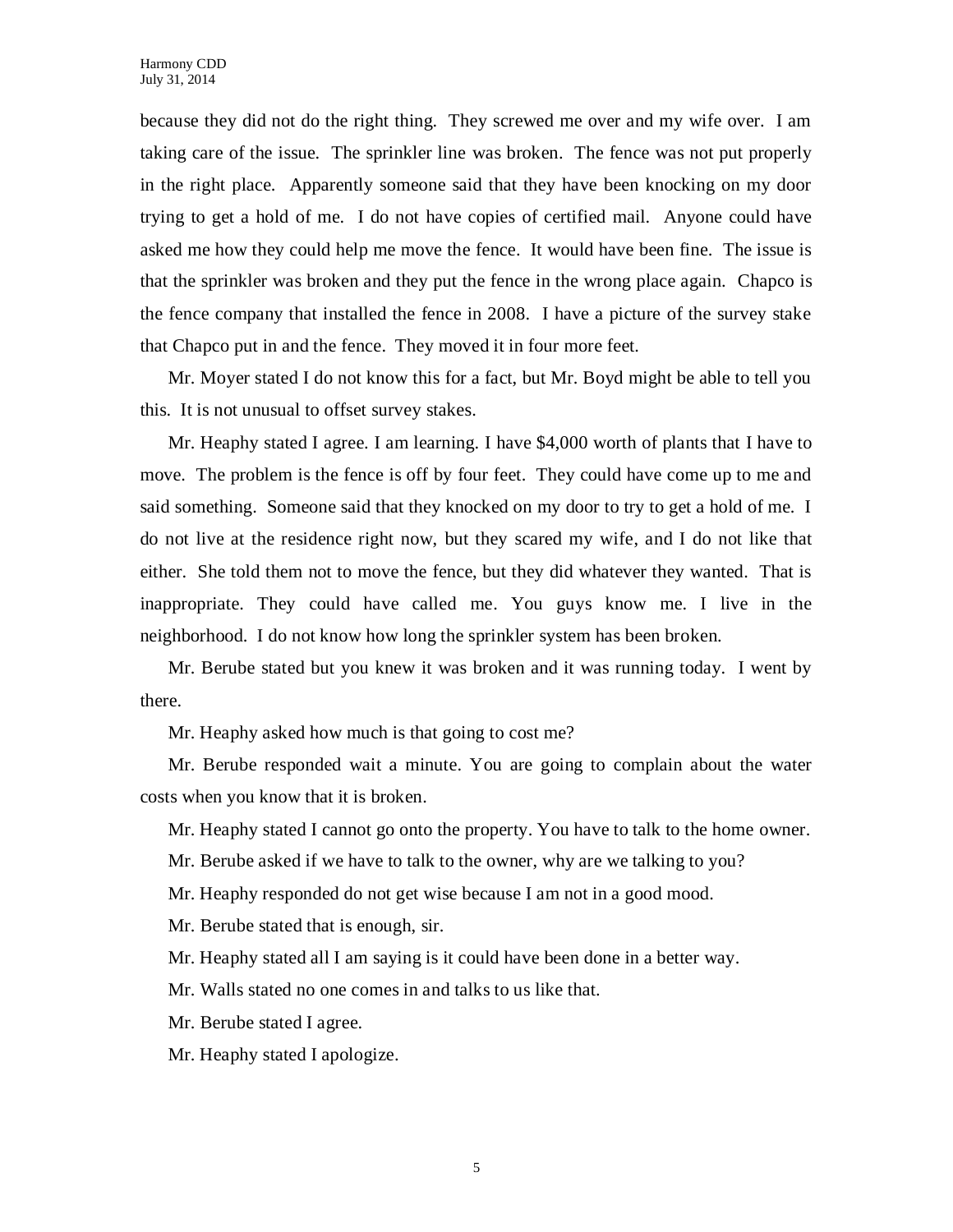Mr. Berube stated you keep apologizing. Let us get right down to the facts. Last August you came before us and promised us that by March 31 you would get this matter resolved.

Mr. Heaphy stated I had a cancer scare. I had to deal with four months worrying about cancer, so do not even go there.

Mr. Berube stated March 31 came and went with no contact from you.

Mr. Heaphy stated I do not have any certified letters. I was wrapped up in all of this stuff.

Mr. Berube stated let us get to the point. What do you want?

Mr. Heaphy responded I would like an apology from the Board as you could have handled this smoother. When I spoke to Mr. Moyer, he told me the contracts were already issued. I asked him with whom the contracts were and he did not give me an answer.

Mr. Moyer stated I provided you that information.

Mr. Heaphy stated I never received it. I am sorry.

Mr. Moyer stated I provided you the contract and the survey proposal. I provided all of that.

Mr. Heaphy asked was it sent certified? I am not looking to fight with the Board about this. I just want the sprinkler system repaired and I want the fence put on the right radius. Then I am done. It is not your fault. I have to get the title company to take care of this. They made a huge mistake. So did someone eight years ago in Harmony.

Mr. Berube stated you do not know that. That fence could have gone up without an approval. It happens every day.

Mr. Heaphy stated Chapco Fence pulled the permit in 2008.

Mr. Berube stated I understand that, but that does not mean that they had approval from the HOA. It happens every day.

Mr. Heaphy stated I do not believe that. You cannot have your garbage can out in front. I am just saying.

Mr. Berube stated I do not know what to tell you, sir. We have heard you.

Mr. Heaphy stated now I am still in the process of moving the bushes. Next time, certified mail would be a help. Also, you did not put the fence in the right spot again.

Mr. Moyer stated we will get the surveyor to tell you where that stake is.

6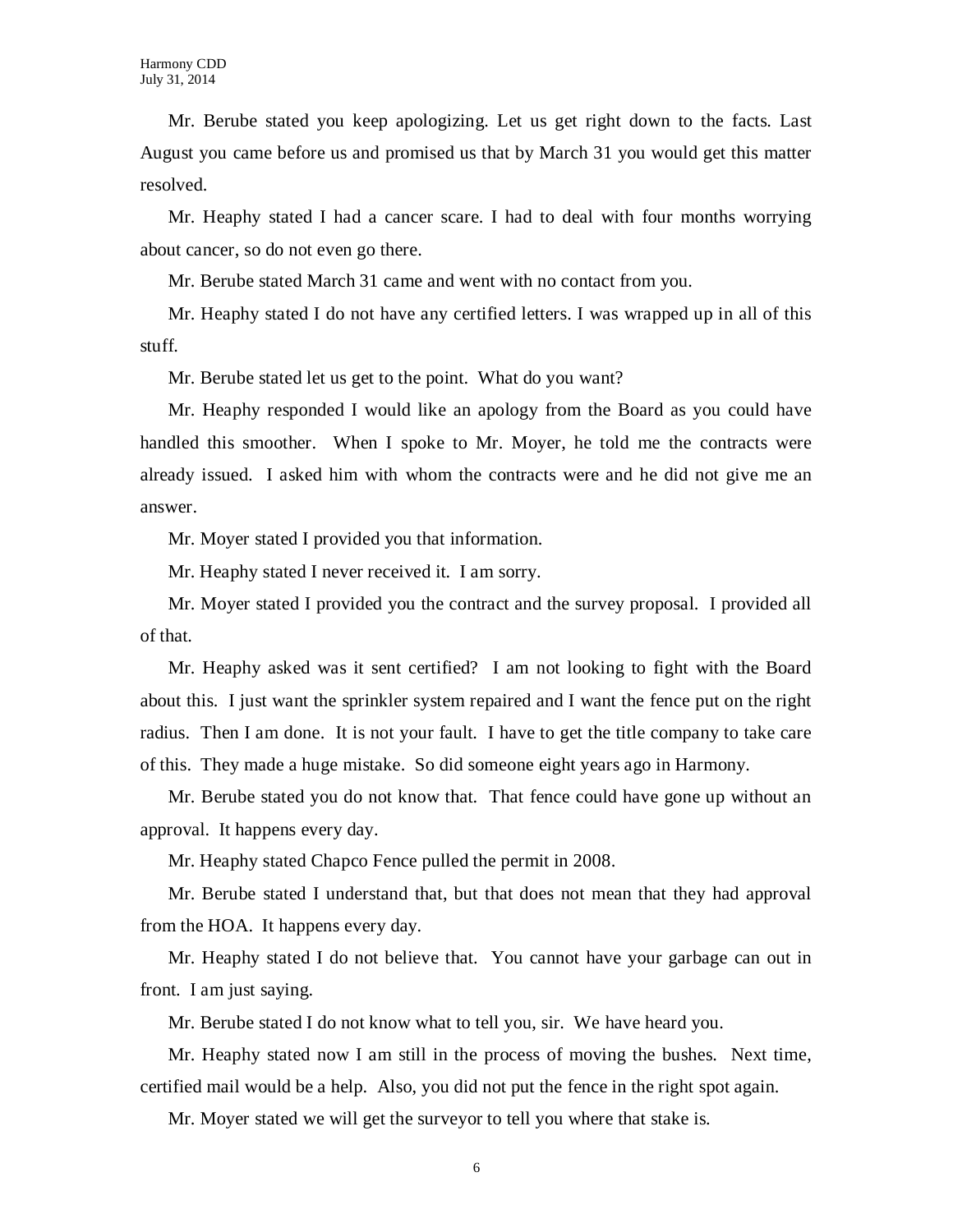Mr. Heaphy stated I know where it is. It is still sitting there.

Mr. Boyd stated they may have offset it from the property corner.

Mr. Heaphy stated all I am asking is to put the fence in right place and that is it. I will be done. I know it is not my fault or your fault. There were things said about me that did not sit well. I am a pretty calm person, but I got upset. I spent a lot of money on the home. The title company dropped the ball and I am left holding the bag. Put yourself in my position. My wife did ask for people not to do things and they did it anyway.

Mr. Moyer stated that is right not to be argumentative, but you were given the opportunity to cure that and time went by and there were no communications with this District about your inability to correct the situation. We sent out two or three letters advising you and your wife of the situation.

Mr. Heaphy stated if I missed those, that is fine, but you need to send them by certified mail. If I would have known stuff was going on, I would have been more amenable, and it would have been more easily addressed. I apologize for the foul language.

Mr. Moyer stated if you are not living at the house, even if it is sent certified, you are not going to receive it. It is going to come back to me saying that no one signed for the certified mail. It is better not to send it by certified mail if you really want to get it.

Mr. Heaphy stated I am just saying that what was said in the minutes like stonewalling is not appropriate. I am not a stonewaller. I am here addressing it. People do not know that I would have taken care of it. I was doing the best I could.

Mr. Berube stated from this perspective, from August to March 31, you said it would be taken care of. Those were your words. You stood right over there and said them.

Mr. Heaphy stated I am not disagreeing. However, from August until March 31, I did not know that I would have to deal with four months of worrying that I had cancer.

Mr. Berube stated until people ended up on your property moving things around, there was no commentary from you at all. You did not say a word. You said to put myself in your shoes. Put yourself in my shoes.

Mr. Heaphy stated the point is this is a small neighborhood and people knocking on doors did not happen. The only person who knocked on my door was the guy who started taking the bushes out and he stopped because it did not feel right.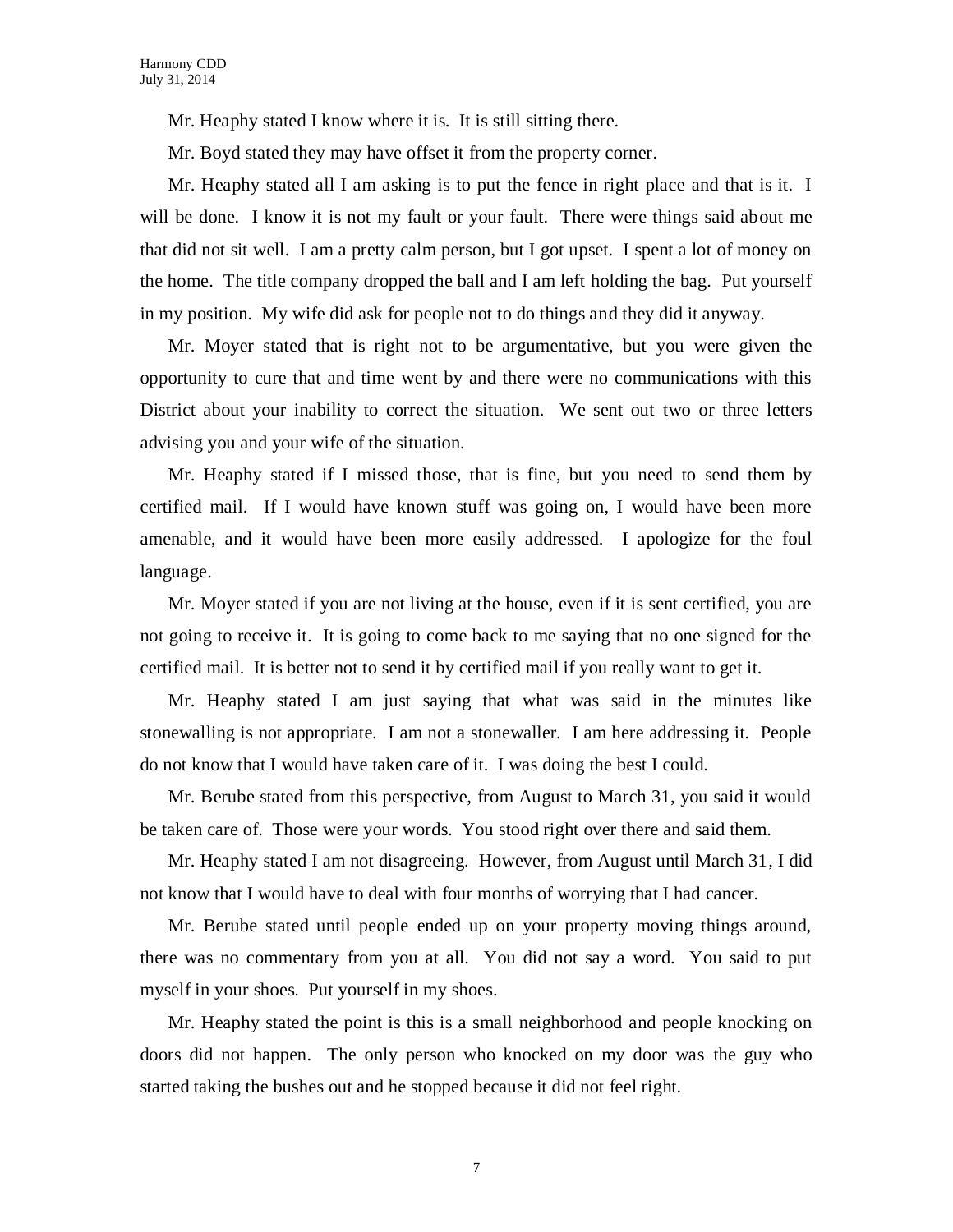Mr. Berube stated you said a minute ago that you see me around the neighborhood all the time and asked why I did not say anything. I will tell you why I did not say something. Because at that point, it is out of my hands.

Mr. Heaphy stated it is not out of your hands. You could have said the Board is anxious to get this moved.

Mr. Berube stated we heard your complaint and we will take it under advisement. Thanks for letting us know.

Mr. Heaphy stated there was also an issue with the permit. I spoke to the head building inspector at the County, and he said that there needed to be a permit pulled. No permit was pulled.

Mr. Moyer stated they will find the contractor. The contractor pulls the permit. The District does not pull the permit.

Mr. Heaphy stated he did not pull the permit, either.

Mr. Moyer stated he is the appropriate party to pull the permit. If he did not pull the permit and he is licensed in Osceola County, their recourse is against the contractor.

Mr. Heaphy stated but now the fence is on my property and they are going to come after me. That is the problem. Maybe I made mistakes, but I had some issues. I asked for a little more time. They should have let me know. I asked for the permit and the job order so I could submit them to my title company.

Mr. Moyer stated I sent that to you.

Mr. Heaphy asked did you send the permit?

Mr. Moyer responded not the permit.

Mr. Heaphy stated that is what they asked for. They asked for the permit. I received the bill for \$700, which is actually reasonable by the way.

Mr. Moyer stated with that, I also included the work order and the survey.

Mr. Heaphy stated that is fine. The permit is going to be an issue again. How are we going to get it straightened out with the fence not being on the right line?

Mr. Berube responded we have a room full of people here and we have given you adequate time to speak.

Mr. Heaphy stated this is my half-million-dollar home.

Mr. Berube stated we understand.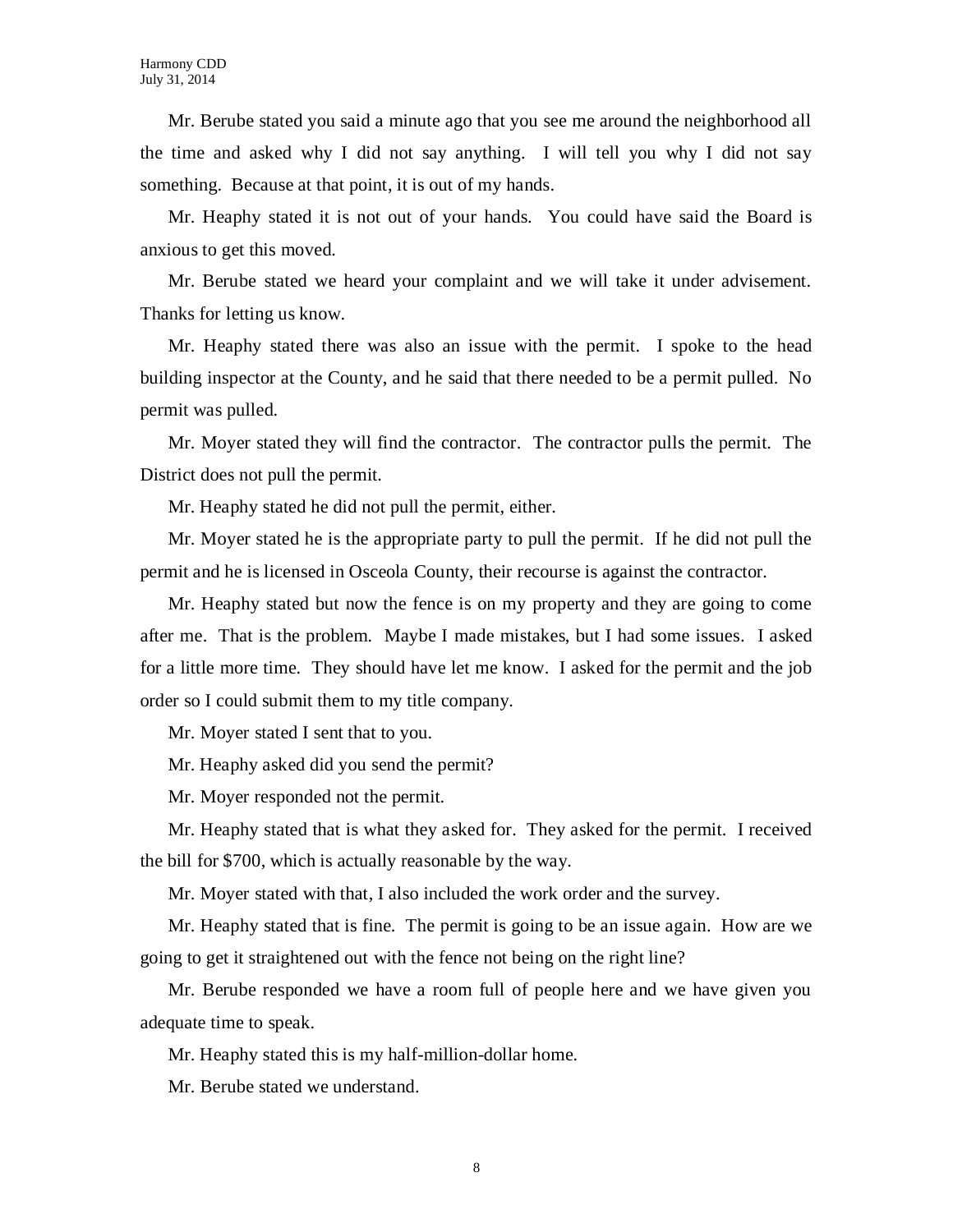Mr. Heaphy asked should I speak to Mr. Haskett later about the broken sprinkler system?

Mr. Berube responded I do not know.

Mr. Walls stated we are done as far as I am concerned.

Mr. Heaphy asked what do you mean that you are done? This is my house.

Mr. Farnsworth asked did you already say that you were going to be in contact with your title company?

Mr. Heaphy responded yes. That is why I need the permit.

Mr. Qualls stated Mr. Heaphy, what is happening now is that the rule is that speakers get three minutes to speak. I am listening and everyone else is listening. This has gone around in circles and is starting to abuse the basic rules of decorum and decency at a public meeting. We just need to move on under advisement of Harmony's general counsel. If you have more of a beef, this is not the forum to handle it. I think for the courtesy of all of the other people there, who abide by the rules during this part of the meeting, we need to cut this one off. Thank you for your comments.

Mr. Heaphy stated I just want to give you the pictures of where the fence was and the broken sprinkler line.

Mr. Josh Lofland stated two or three months ago I was here talking about pet receptacles over on Dark Sky Drive. What is the status?

Mr. Berube responded I thought we ordered some.

Mr. Haskett stated they should arrive any day.

### **FOURTH ORDER OF BUSINESS Subcontractor Reports A. Aquatic Plant Maintenance – Bio-Tech Consulting**

Mr. Medlin stated at the last meeting, I heard there is renewed interest in our company taking over the ponds quarterly.

Mr. Berube stated yes.

Mr. Medlin stated I can get you that proposal. I just wanted to recommend that we keep the monthly maintenance. There are a couple of reasons why I like that and I can answer any questions you might have. There are a lot of ponds. We just added two more. They are not huge, but there are a lot of different areas to treat and a lot of plantings and upland buffers need to be maintained. I really feel like the time in between our quarterly treatments, things could get out of hand. You need to stay on top of these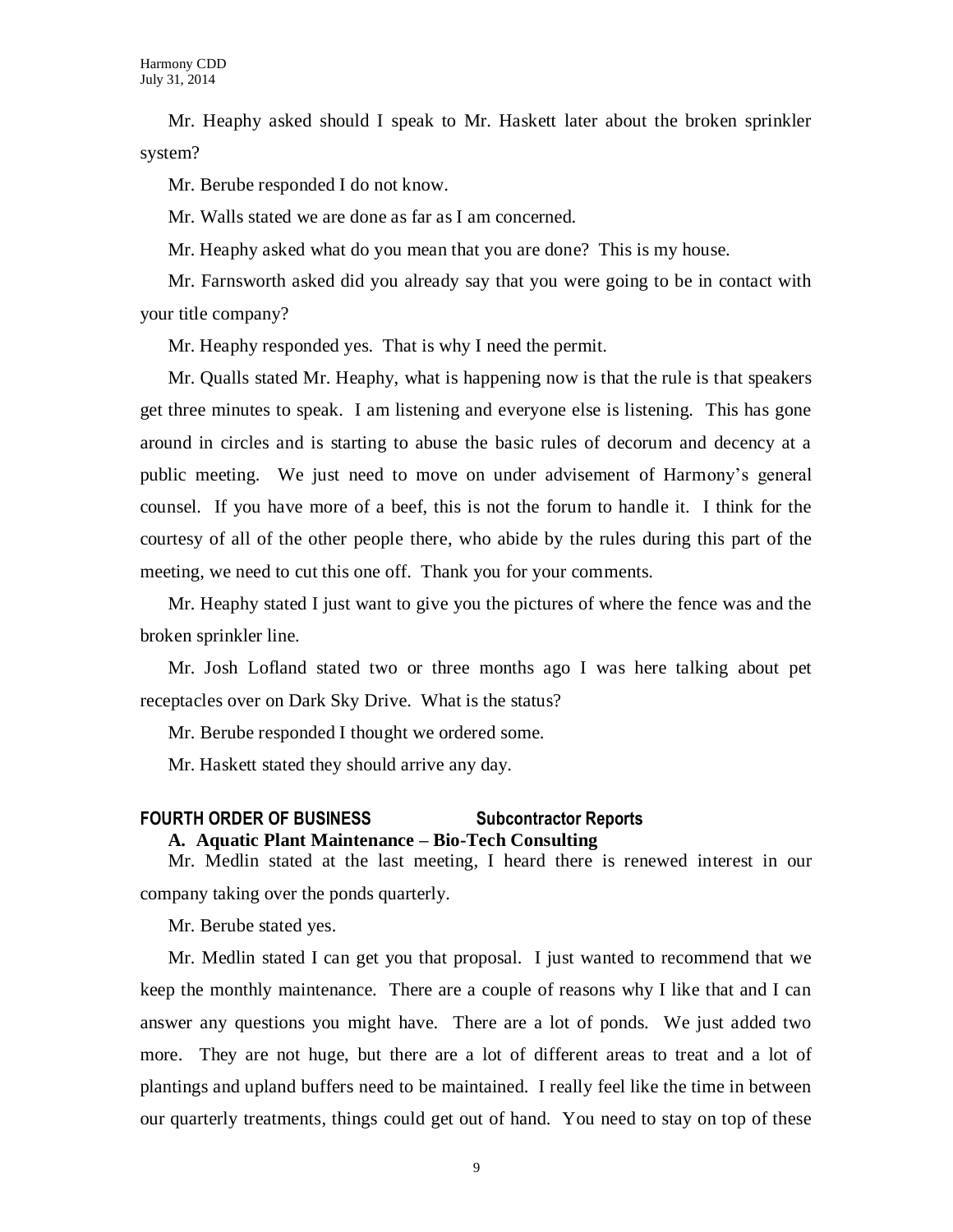things. We use low-rate herbicides. They are selective. We take the ponds in a layered approach. We treat all of the ponds the same way. The next time we take another treatment and do that the same way. We run around each pond three or four times just to do one treatment. I feel like a quarterly event, after several months of no treatments, the grasses will spread too much. It will still take us five days in a row or in one month just to get through everything. I feel like we will still be spraying the same chemical or possibly more chemical than we would on a monthly rotation where we can spot spray here and there to keep up with it better.

Mr. Berube stated we had six ponds on quarterly maintenance for two years. No one has noticed any significant change in the aesthetics of the ponds.

Mr. Medlin stated it is a handful of ponds. I remember when I was maintaining them that those were the easy ones. They were in good shape before and have good Bermuda grass buffers, which help a lot. They are all planted and have grass carp. The other ponds seem to be tougher to maintain as they have wider buffers. Some of them are full of exotic plants. Especially when we have all of this rain and the high water level, the exotics want to shoot right into the plantings that you paid for. I asked Mr. John Miklos how the quarterly ones were going and he said pretty well. The home owners may see something and ask us to check the spot more often. Those ponds were in pretty good shape.

Mr. Berube stated what you are telling us is, you think there would be some declination in quality if we go to quarterly services.

Mr. Medlin stated I think so. I think we can do a better job. As plants get taller with two to three months of growth and spreading out a little more, we may have to kill some good stuff to get rid of the bad, which we try to avoid with our treatment methods.

Ms. Kassel stated I remember Mr. Golgowski mentioning last month about the concern regarding copper herbicides and if this affects the ponds, as we are using copper every month and the fact that it accumulates. Have you thought about reducing the use of copper herbicides?

Mr. Medlin responded that actually is trending in a lot of communities. They do not want copper-based products. I do not think that is the main thing we are actually spraying here. We seem to have one or two ponds that I seem to remember needing frequent algae treatments and that is what the copper is for. We also used a liquid form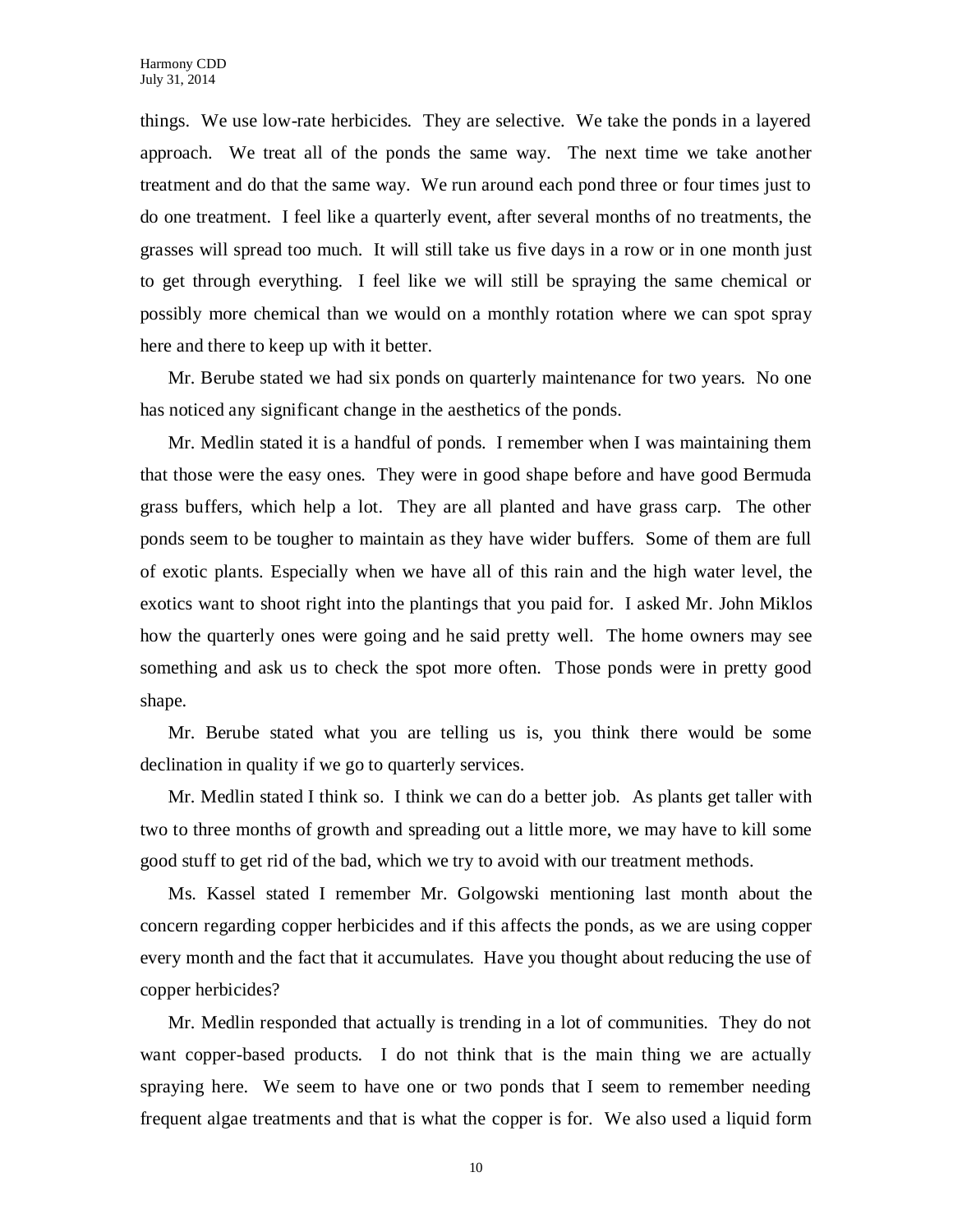of copper and not the copper sulfate, which is the crystal form. The rates are very different as far as how much copper sulfate it takes to put in a pond to treat algae compared to the liquid copper. Because of the way it is formulated, it is designed to work better and we use much less of it. I can look back at the maintenance list for the past few months to find out how much copper we have actually used here. It may not even be that much.

Mr. Ray stated I have a hard time reconciling the fact that we have several quarterly ponds now. If I remember back when we changed that, we did not pick those ponds because they were the best-looking ponds.

Mr. Berube stated no, we picked the residential ponds, versus are the golf course ponds.

Mr. Walls stated not that I do not believe what you are saying, but I do not know enough about it to say one way or another. I need to do more research on my own to see what other communities are doing to make sure we are in line with that and best practices.

Mr. Farnsworth stated I thought there was an agreement that you were going to try the quarterly maintenance for a while and if necessary, go back to the monthly maintenance.

Mr. Berube stated that was one of the things we discussed.

Mr. Walls stated a few years ago we said we would try it.

Mr. LeMenager stated when an expert tells me something, I do not question it.

Mr. Berube stated I am not going to argue as the ponds look good. I hear what Mr. Medlin is telling me and I have the same concerns over the copper. These guys have treated us fairly well over the years and there may be some money savings going quarterly, but I do not want the ponds to look bad.

Mr. Medlin stated when mulling over the quarterly treatments, I was thinking about having to increase the price. That was to sway you to going monthly. However, I had to take into consideration that we could be getting called back here in between treatments just to treat one pond. I also had to think about the extra time it might take and extra chemical and a second crew for a few days to get things caught up depending on how it looked. It is difficult to turn our backs on these ponds.

Mr. Berube asked how about if we stay the status quo and we will revisit this at some point in the near future? At this point, we will leave things as they are and look at it six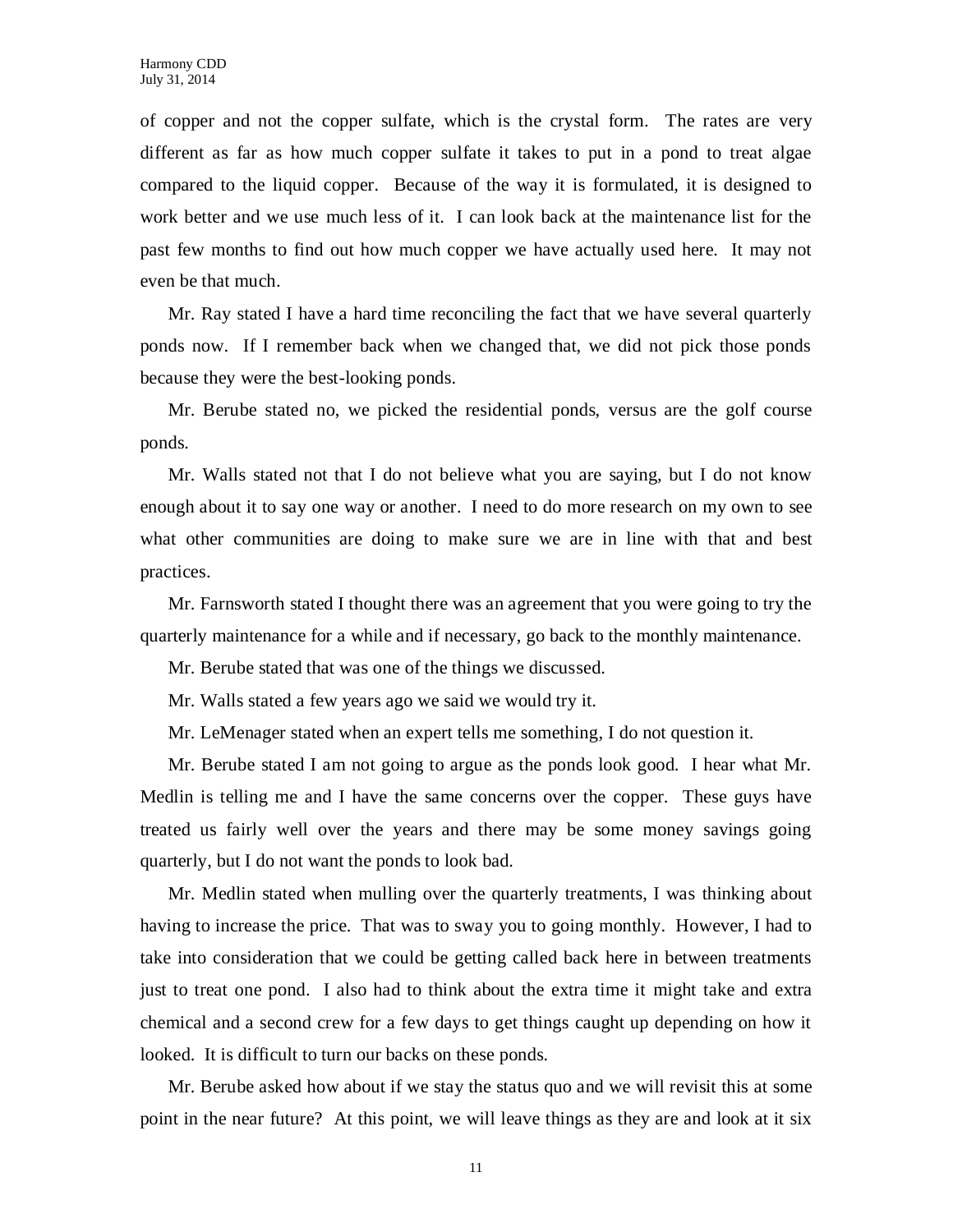months from now or a year. I am sure at some point you are going to want to come back with a price increase. We will discuss it then.

Mr. Medlin stated fair enough.

Mr. Berube stated we are taking your professional judgment. You have been around here for a long time and everything has been good. I do not want to change that too much.

#### **B. Landscaping**

### **i. Davey Tree Monthly Highlight Report**

The monthly landscape maintenance report is contained in the agenda package and is available for public review in the District Office during normal business hours.

Mr. Berube stated Mr. Garth Rinard contacted me today with an email update. There is not a lot going on with the trees out in the Town Square, where cultures were taken. Davey Tree Institute has come up with a plan for hardening the tree's ability to fend off diseases, and I guess they are going to start that program. There are two different liquid applications. There was not much else except for some hot spots showing up across the property. A quote was provided to the Board for \$3,158.84 for tree replacements in H-1. One was for a tree that broke off in a storm. Another was for a tree that died due to lack of water. There is another one on Buttonbush Loop for a tree that has been missing for some time, two on Sundrop had died, and one on Indiangrass died. The H-1 replacements are our responsibility because we absorbed H-1.

Mr. Walls asked are those trees are under warranty for a period of time? They have only been there for three to four months.

Mr. Berube responded one tree died due to storm damage. How do you warranty that one?

Mr. Walls asked what does the warranty usually cover? I know when you get landscaping for your home, like from Home Depot, they warranty it for a period of time.

Mr. Farnsworth stated they do not warranty for acts of God.

Mr. Walls stated I think they should replace it.

Mr. Berube stated one died due to lack of water. I do not know whose fault that is. The quote is for six trees in H-1. I question the warranty as well.

Mr. Walls stated I think we ask them for it. We do enough work with them.

Mr. Berube asked if they say no, what do you want to do?

Mr. Walls stated we will pay for it, but it does not hurt to ask.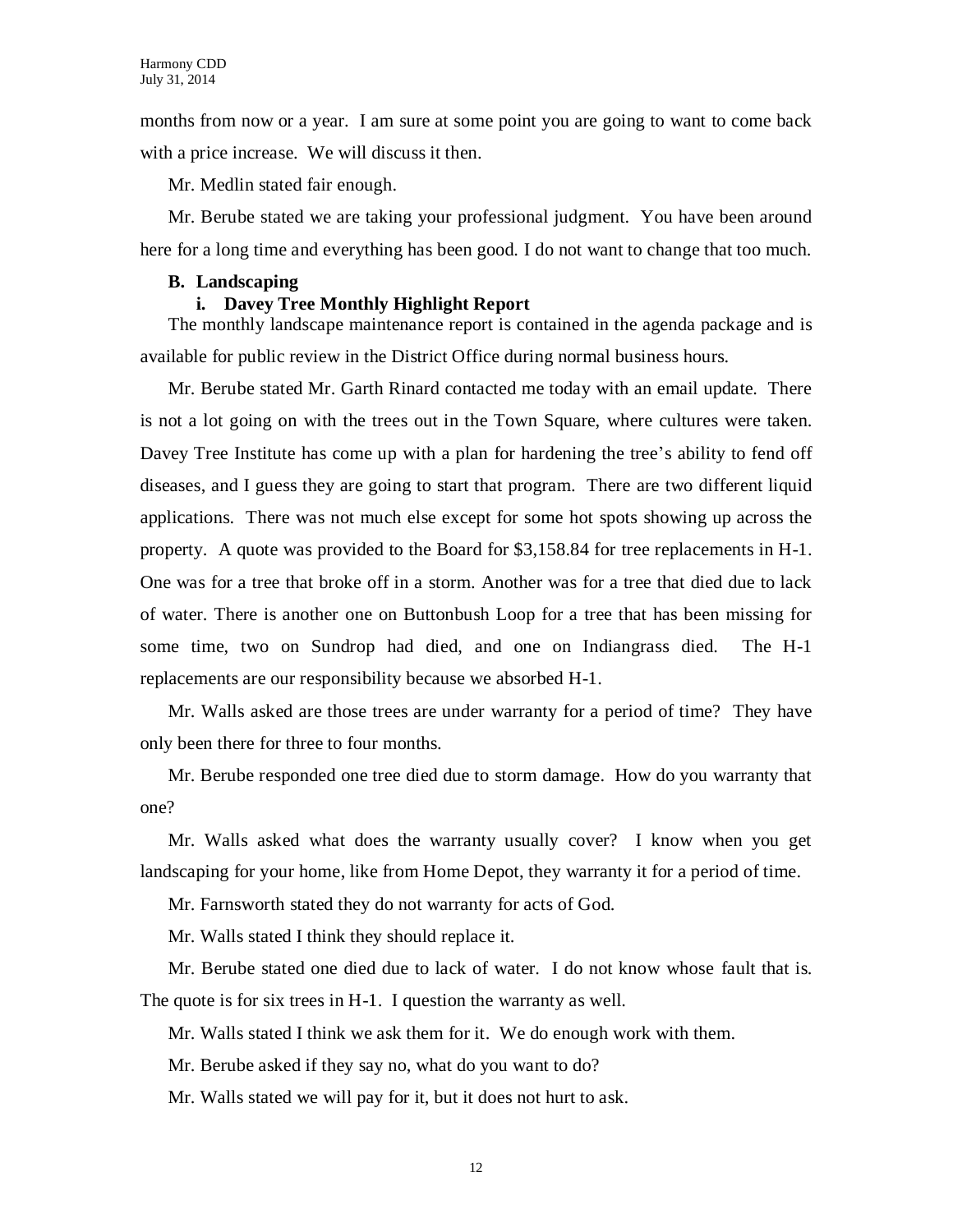Mr. Haskett stated a few years ago, we had a policy where if a street tree died, the District would replace it. We replaced some trees in the past in front of home owner's lots, and they died. My recommendation is that we only replace it once and then have some mechanism to have the home owner start paying for it. If they are not going to take care of the trees, we cannot keep paying \$500 every few months.

Mr. Farnsworth stated the strips in most places are not on our property or home owner property. If a tree dies there, the home owner does not have any responsibility.

Mr. LeMenager stated that is wrong.

Mr. Haskett stated the home owner has the responsibility to maintain it if the District is not maintaining those areas.

Mr. Farnsworth stated in some of them, the area is maintained by the District, but if the tree dies there, the home owner does not do anything.

Mr. Haskett stated that is correct.

Mr. Berube stated on the outside streets, that is the case. The water and maintenance comes from the District. The inner streets are what Mr. Haskett is referring to where the home owner has sprinklers out there, which should be spraying their grass and to some degree, the trees. We had a number of problems some years back when we had a lot of empty houses because the water and electricity were off. However, most houses are full today and most people's irrigation should be running. I mentioned to Mr. Jon Rukkila about watering the trees after they are installed. He said he has a door hanger that he can put on houses, which may help with that. I do not necessarily agree with your commentary because if people are not running the water, we should not be spending the public's money to replace trees every other year because they die. That is something we will have to develop a system for. We have a quote for six trees as authorized by Mr. Haskett after Mr. Rukkila performed a drive around. We have a question of asking Davey Tree for a warranty on two trees, which would be \$988 if Davey will do that.

> On MOTION by Mr. Berube, seconded by Mr. LeMenager, with all in favor, unanimous approval was given to the proposal from Davey Tree for six tree replacements in Neighborhood H-1 in the amount of \$3,158.84, subject to asking Davey Tree for a warranty on two trees in the amount of \$988.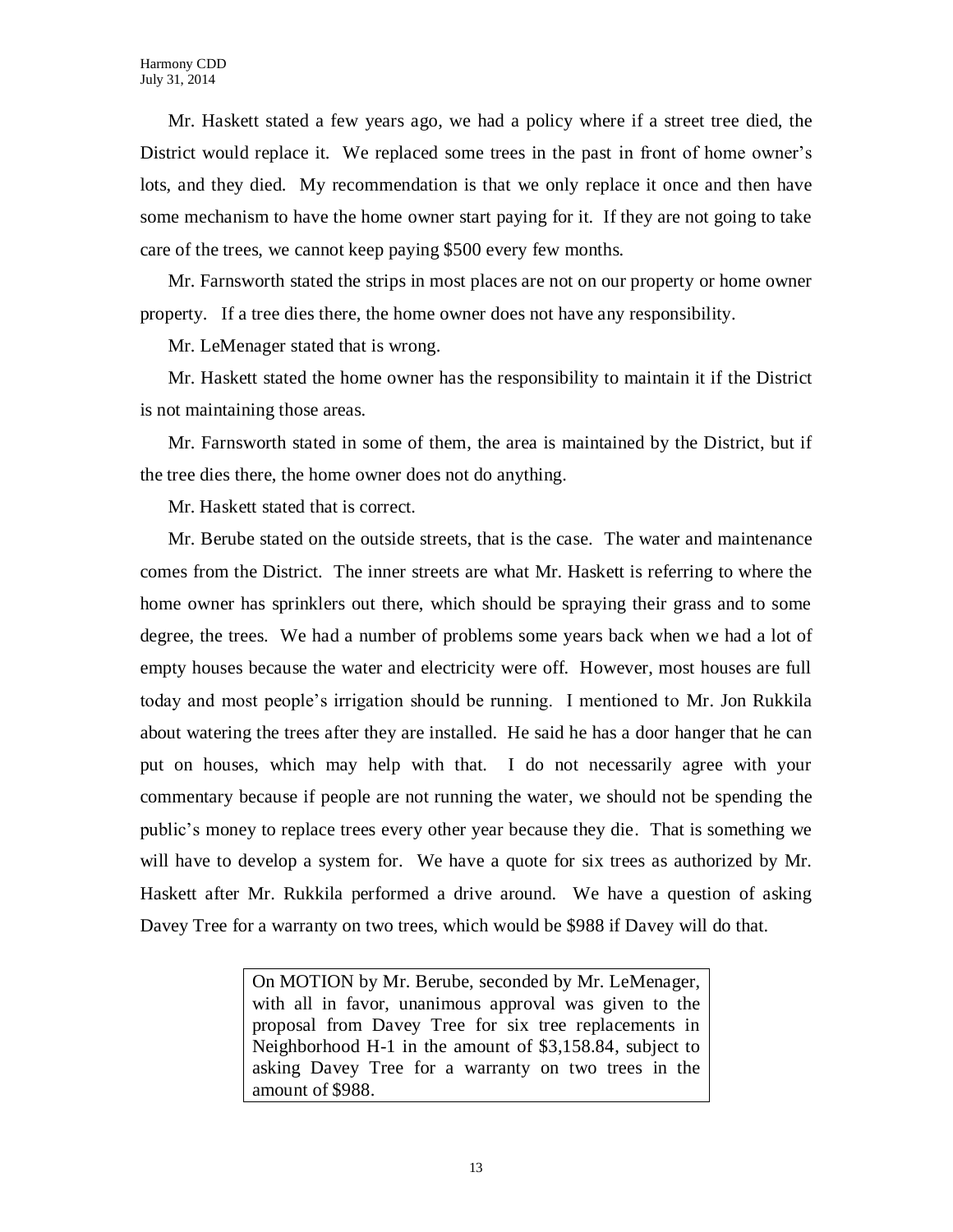Mr. Berube stated as we do the future transition, we will have to come up with a system for monitoring these things. This is a good start.

#### **C. Field Manager**

#### **i. Dock and Maintenance Activities Report**

The monthly dock and maintenance activities report is contained in the agenda package and is available for public review in the District Office during normal business hours.

#### **ii. Buck Lake Boat Use Report**

The monthly boat report is contained in the agenda package and is available for public review in the District Office during normal business hours.

Mr. Haskett stated Ms. Kassel asked me to attend one of Mr. Golgowski's conservation cafes, which I enjoy doing. We took some residents down to Buck Lake and discussed the lake and boating activities. It was a decent crowd. That was enjoyable. Mr. Golgowski wanted me to mention a couple of things about kayaks and deposits.

Mr. Golgowski stated we have all been interested in seeing more kayak activity and boating activity in general. What has been going on for the past three weeks is, one of our residents, Ms. Marilyn Mower, has been leading kayaking trips on Thursday mornings. For the past three weeks, they have had everything going out. In fact, we had a waiting list for one week.

Mr. LeMenager stated that does not mean we should buy more.

Mr. Berube stated not yet.

Mr. Golgowski stated it has been well received. A whole new group of people got an experience with the lake. There is a resident-led effort to conduct fishing classes for adults to get more people involved with the lake. There are so many things that could be happening at the lake.

Mr. Berube asked does that have anything to do with the kayaks because we purchased fishing kayaks?

Mr. Golgowski responded yes, we did. Mr. and Mrs. Toomey and Mr. and Mrs. Walls are heading the fishing effort. There are good things happening with getting people involved with the lake. We would like to do more kayaking and canoeing, not so much in taking the pontoon or motorized boats out. Is there a way we can set up a separate category of boating units that might not have to pay that security deposit since it was really directed toward the potential for damage to motors? It is tough to break a canoe.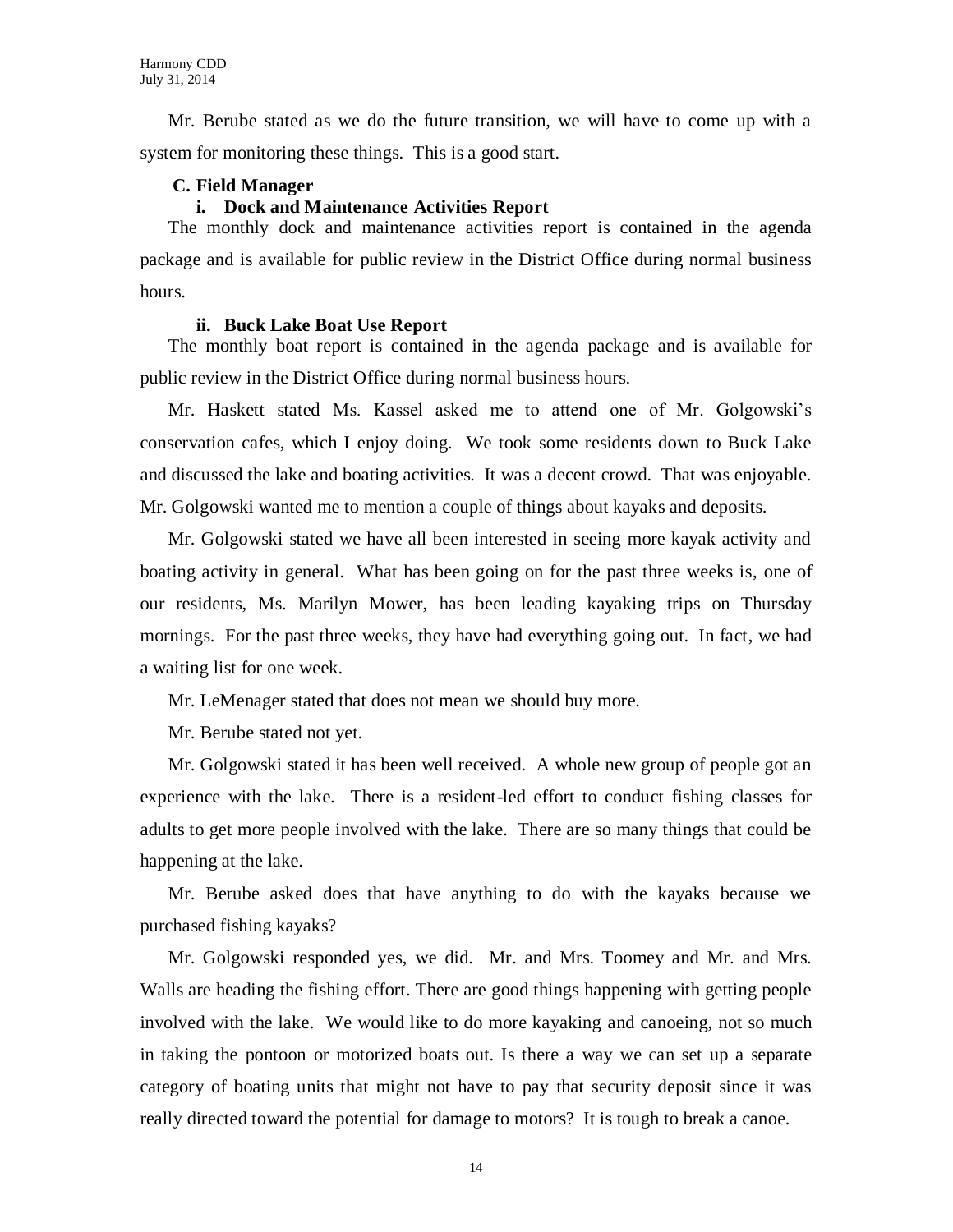Mr. Berube asked are we charging a security deposit to use the kayaks?

Ms. Kassel stated all boats.

Mr. Golgowski responded yes. If you want to take a boat out, you have to go through the orientation, which is good, and also put down a deposit.

Mr. Walls stated the security deposit covers everything.

Ms. Kassel stated we can make a policy decision with the kayaks and canoes that a deposit is not required.

Mr. LeMenager stated it is in the rules. I do not think you can change the rules for a policy decision.

Mr. Golgowski stated I am just giving you the feedback that is coming back so you can move forward as you like. Otherwise, everything else is good.

Mr. Berube stated the reality is, all the people using the kayaks now have already gone through the deposit situation.

Mr. Golgowski stated they have not. They are going out as a group activity sponsored by the Development Company. They are signing waivers and everything else, but they not putting down a deposit for this one-day event, but they do if they want to go out alone.

Mr. Walls stated I fully support it and what you are doing and do not think they should have to pay the deposit. If we are letting people take the boats out without going through the channels and the rules, I think we are circumventing the rules.

Mr. Berube stated it becomes a slippery slope. Do you want to make a policy exception for kayaks and canoes? I did not know we included kayaks and canoes in the deposit.

Mr. Farnsworth stated no distinction was made.

Mr. Berube stated I agree.

Mr. LeMenager stated next time we redo the rules, we can discuss this.

Mr. Golgowski stated I just wanted to raise interest and did not expect it to be resolved tonight.

Mr. Berube stated I am glad someone is using the boats and they are being well received. Usage seems to be staying steady, if not increasing.

15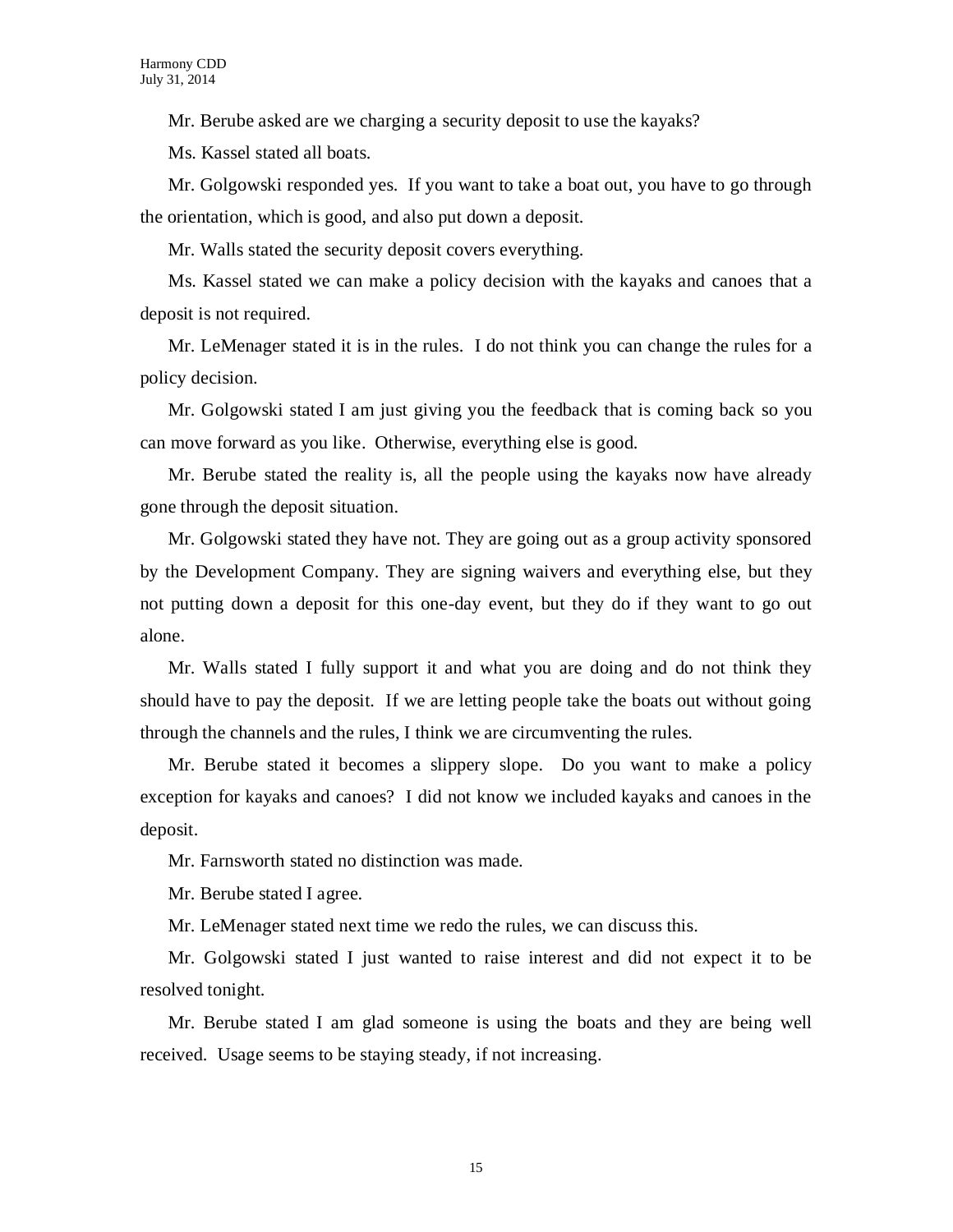Mr. Haskett stated there are lots of new faces out there at the boat orientation. We are including more classes and had some requests for evening classes off our normal schedule, which is fine with our staff.

Mr. Farnsworth stated your comments column is interesting. You had one cancellation. Did you ever get back in touch with them?

Mr. Haskett responded I think they used the boats after that. It happens sometimes.

Mr. Berube stated last month we had a phone purchase from Sprint for an employee phone that got damaged.

Mr. Haskett stated yes.

Mr. Berube stated I understand from you that the phone is being paid for by the employee who damaged it through their payroll deduction.

Mr. Haskett stated it is.

Mr. Berube asked how does that money get funneled back to the CDD? We laid out the money for the phone, and that employee is out on health-related issues at this point in time and may not come back. At that point, we have a problem. Clearly, you are the employer. I think the phone should be yours, and you should get the reimbursement from that particular employee.

Mr. Haskett stated we will have to work it out somehow. We will look at it tomorrow.

Mr. Berube stated I know it is kind of a surprise, but it is dangling out there.

Mr. Haskett stated it is no surprise.

Mr. Berube stated the other issue I had a beef with was this water meter for the west park. I believe that is neighborhood H-1.

Mr. Haskett stated yes.

Mr. Berube stated the first beef I have is that Toho Water Authority extracts \$40,000 to \$50,000 a year from us, and that bill gets paid every single month on time without a hitch. Now we are going to put a water meter in and they demand a \$1,000 check before they will install the water meter.

Mr. Haskett stated yes.

Mr. Berube asked does that seem right to you?

Mr. Haskett responded no, and I did not want to comply, but if we did not do this, we do not get water.

Mr. Farnsworth asked what is the \$1,000 for? Is it a deposit or installation cost?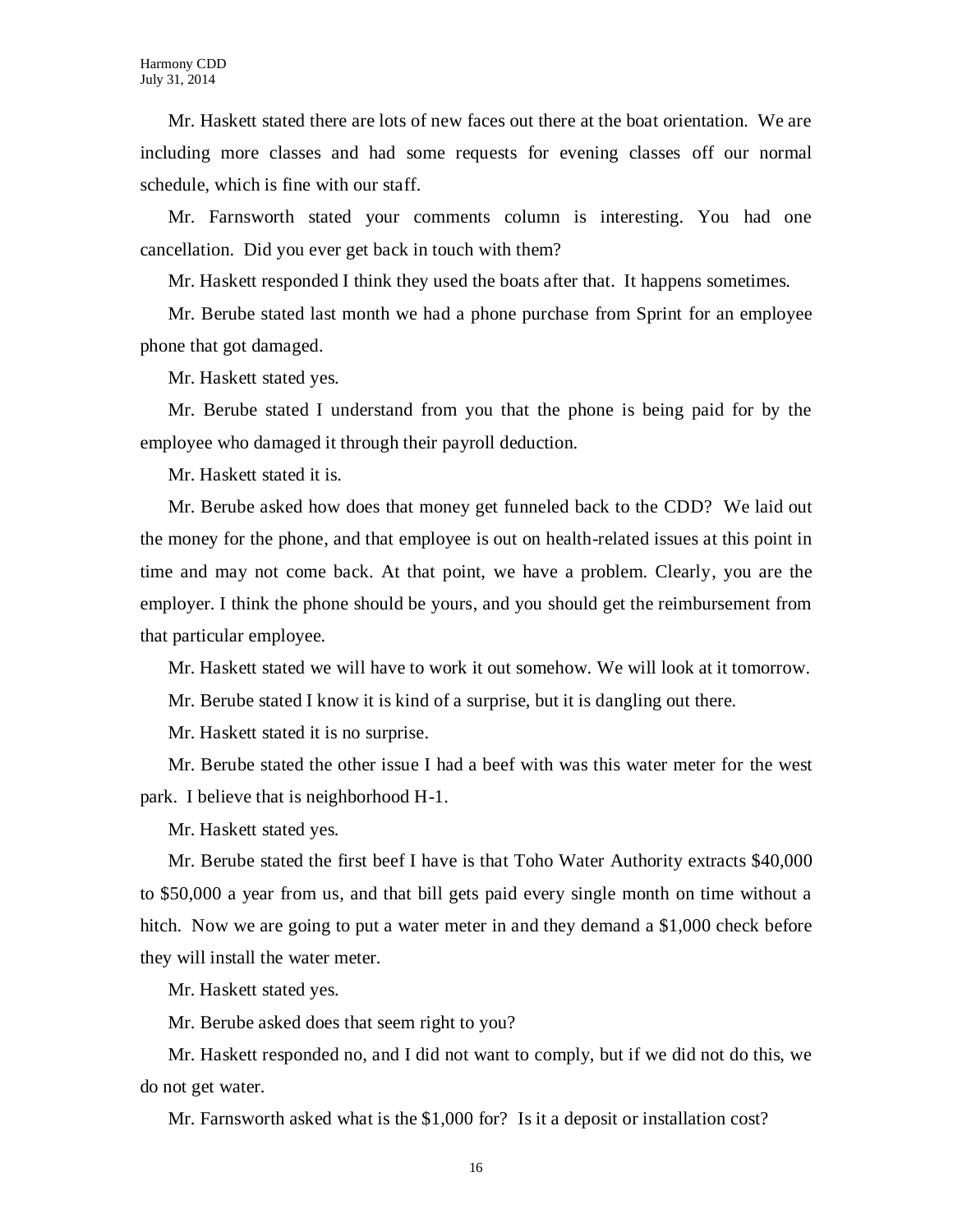Mr. Haskett responded that is not a deposit. It is a one-time fee that they charge.

Mr. Berube stated that is step one, but step two is that is part of neighborhood H-1, which the developer paid all of the developments costs on, including the sprinklers in the ground, valves, swing sets, benches, and dog receptacles. Why does a water meter that is going in Neighborhood H-1 come back to the CDD for payment? Why is that not part of the infrastructure that got turned over for future maintenance?

Mr. Haskett responded the way I saw it and the way it was laid out to me, it is the CDD's water meter.

Mr. Walls stated I saw the invoice and was going to ask you about it because we did not have any input in the design, construction, planning or anything for that area. If there is an area that is not getting irrigation, we had nothing to do with that.

Mr. Berube stated it was an operating turnover for the pipes and electric meters, and maybe we did pay for some of it. I understand it is our responsibility to pay for the meter fee going forward, but why do we pay for this if it is clearly part of the infrastructure?

Mr. Glantz responded it is like getting electric service in your house, for which you pay a deposit up front, and that is what they are asking for. Then when you sell your home you get it returned to you. We will look into it.

Mr. Berube stated I am not arguing that. I agree with you, but this stands out because we did not pay for anything else in that neighborhood to make it operational.

Mr. Walls stated this is not a deposit. This is installation of equipment.

Mr. Berube stated step three is, now we are going to pay a monthly fee for the \$1,000 meter that someone just purchased. The last three Davey Tree invoices had to do with upgrades, mainly flowers. Does this have to do with the trees coming out? One is from March for \$3,000 for mostly annuals in bedding areas located at the Harmony Square flag pole and crepe myrtles.

Mr. Haskett stated that was for the annuals that were put in right around the Dark Sky Festival. Deer had come in and devoured them for the first time in 10 years, so they needed to be replaced.

Mr. Berube stated so this was not part of the upgrades and other things that we had going on. These were just routine maintenance and sprucing things up.

Mr. Haskett stated yes.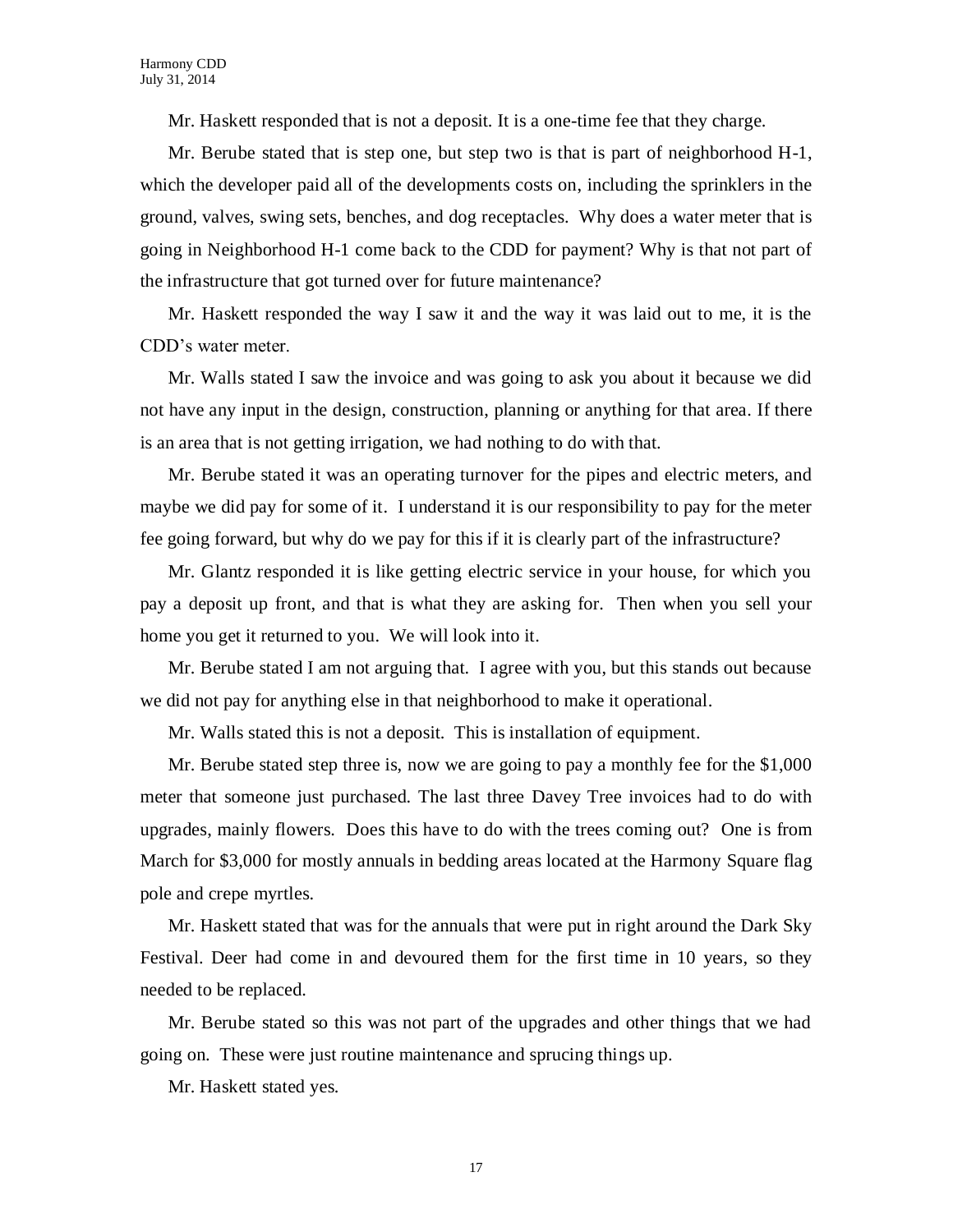Mr. Berube stated it was submitted to us on March 25 and you approved it on June 13. Did this get lost somewhere?

Mr. Haskett responded I had some things changed to reduce the cost.

### **FIFTH ORDER OF BUSINESS Developer's Report**

Mr. Glantz stated we are going to have a Town Hall meeting on August 27 in this room at 6:30 p.m. We are going to address many issues that have been brought to our attention. I run into people all the time who tell me they heard a rumor. We are going to be addressing many items that the developer is adding, changing, or doing. We have several festivals coming up. We are going to be showing people pictures of a new entry that we putting in on the west side at our expense. I can certainly take questions about it, but I would rather you come on the  $27<sup>th</sup>$  so I can answer questions at one time.

Mr. LeMenager stated one issue came up last month and I wanted to understand the approval process for changing the office space into residential housing. Talk me through where you are going to place the offices instead, but also the approval process because at some point, this body has to accept it. Is there a plan filed with the County that the County has to approve a change on?

Mr. Boyd responded the entitlements for the development are rolled into two documents: the Development of Regional Impact (DRI) and PD zoning. The DRI is a high-level, macro document. Harmony is a mixed-use development, and this CDD was created to fund infrastructure in one portion of the mixed-use PD Zoning District. The developer or landowners within the property have the right to go back to the County and amend, change, or revise the entitlements to move the entitlements that are established in the DRI and the PD Zoning District around. Generally they are not going to change as far as what is entitled, but as far as what goes where, that can be changed. It does not mean it is going to go away. As you know, you have a large Town Center District here and I think everybody believes it would be nice to concentrate commercial and office uses as close to the Town Center as possible. Changes to the PD zoning do not require the CDD's approval.

Mr. LeMenager asked what is the zoning process? You have to go to the Zoning Board and ask for approval.

Mr. Boyd responded correct.

Mr. LeMenager asked is there an appeal process?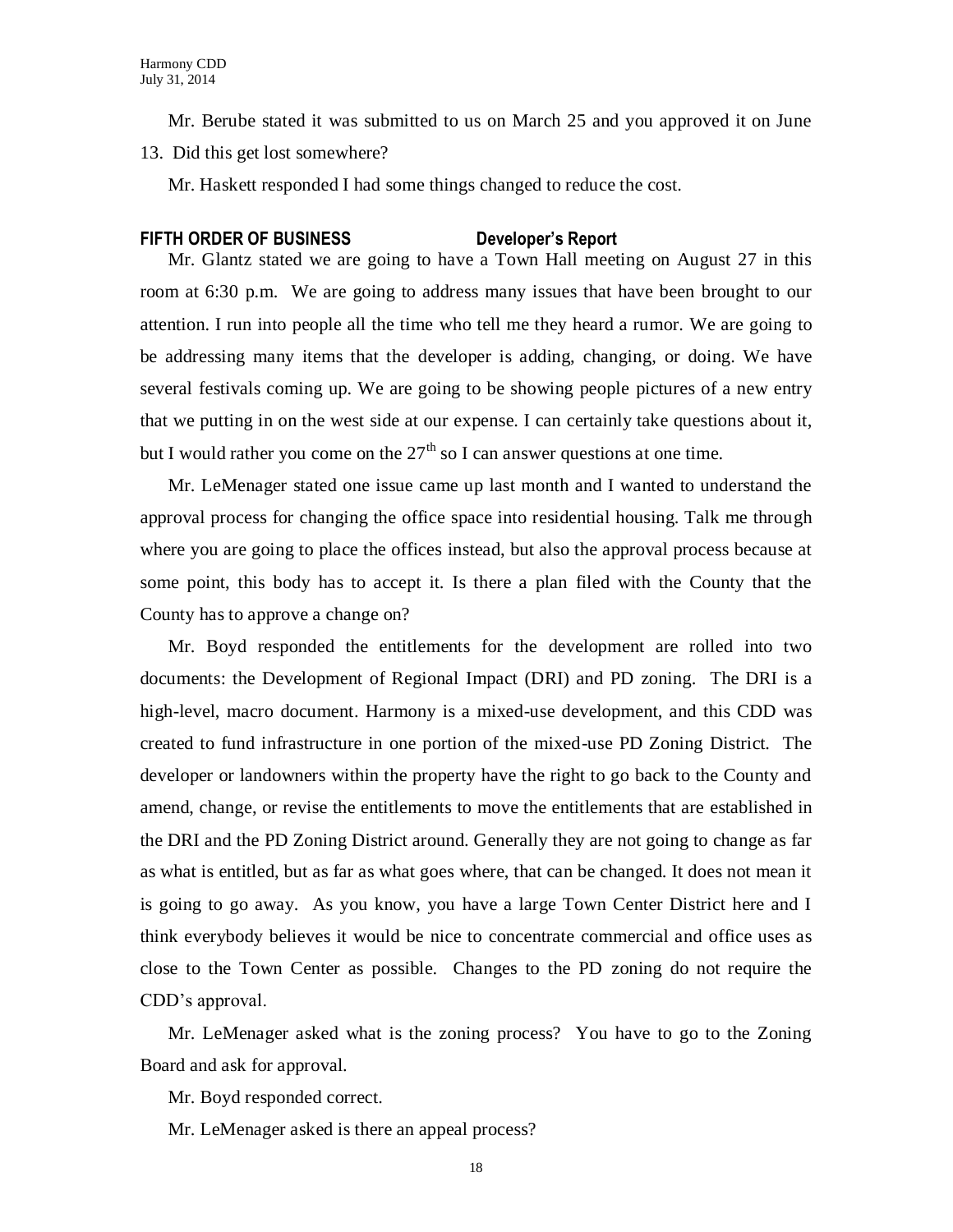Mr. Boyd responded the zoning application goes to the County Planning and Zoning Commission and then it goes to the County Commission. All of the residents are noticed on those hearings. Signs will go up in the community showing the dates of the public hearings.

Mr. LeMenager stated my concern is, what is the vision going forward, not wanting to live in a bedroom community in the middle of nowhere but rather wanting to live in a place that is going to develop into a real town with businesses and offices.

Mr. Boyd stated that is one of the reasons for the town meeting, which is to share those ideas with you in advance of anything going before the County.

Mr. LeMenager stated I see that it is already in the budget.

Mr. Berube asked whose budget?

Mr. LeMenager responded our budget.

Mr. Glantz stated it would be easier if we present everything at one time.

Mr. Berube stated absolutely.

Mr. Glantz stated as I told this Board at the last meeting, for the benefit of residents who were not here last month, I represent a company called Starwood Land Ventures, which is a division of Starwood Capital, who is the majority owner of Harmony. Starwood Land Ventures owns and manages numerous master-planned communities in the Orlando area, throughout Florida, and other States around the country. Starwood Land Ventures is an entity that started in 2007. Starwood Capital got involved with Harmony in 2005. Therefore, Starwood Land Ventures was not managing this community up until six or eight weeks ago. Up until that time, it was Starwood Capital. They elected to have an individual as a general manager here on site. We manage Starwood Land Ventures somewhat differently. We have different experts who come in and manage different segments of the project. I am taking the role as general manager; however, I defer to other people for other areas of expertise. Mr. Boyd is our civil engineer, and he is working with a group for the development work. We also have people who work with us for HOA and other management issues. Rather than me being here five days a week, I can be here for one to two days a week for these general manager issues. We have very successful communities in Orlando. I will bring pictures and explain what we do in other areas and all of the exciting ideas we have for development moving forward. I think everyone will be pleasantly surprised and pleased on how we are going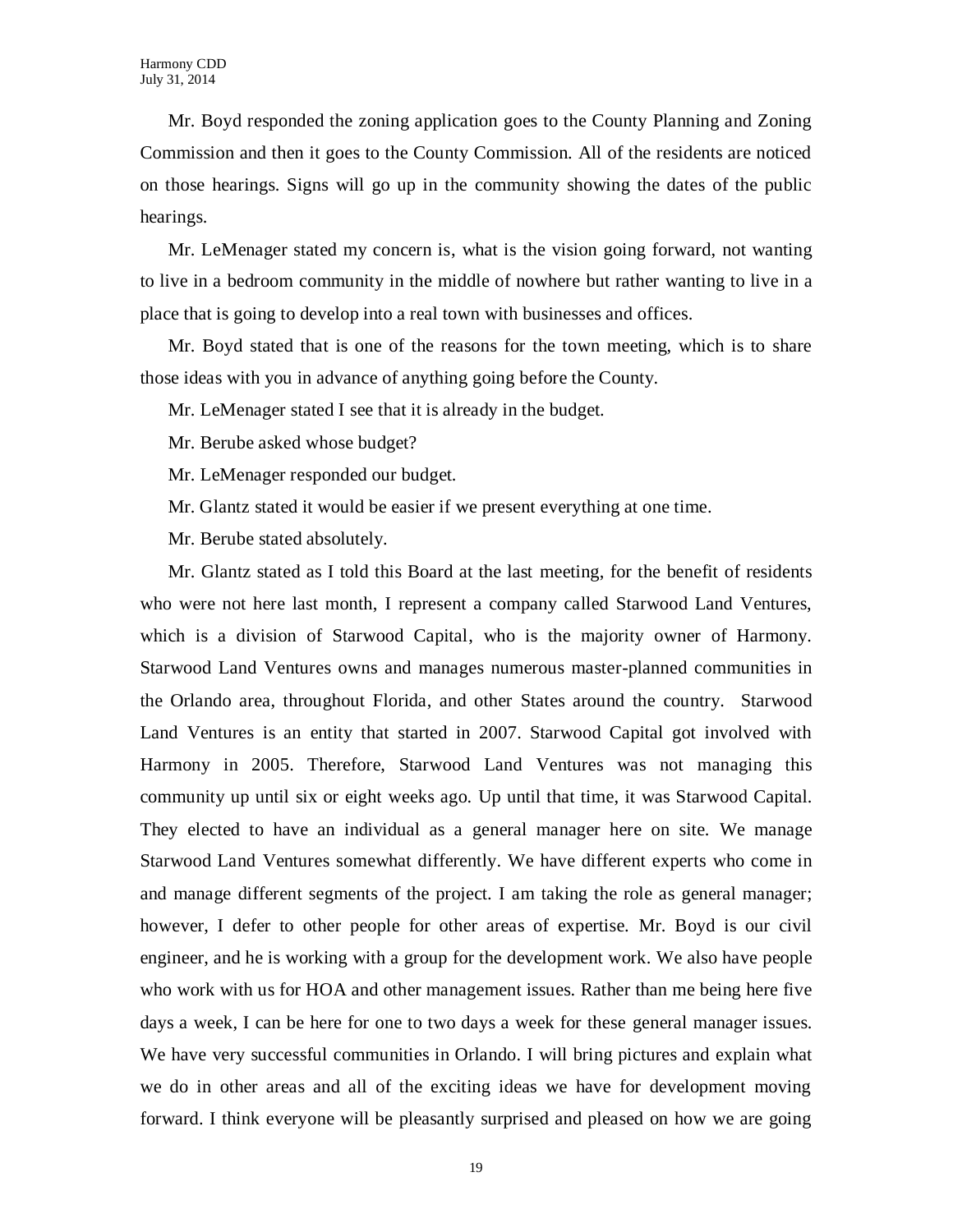to progress things. There have been some rumors. In fact, a resident heard a rumor and decided to post it on Facebook. They included the email addresses of senior management for our venture capital firm in Greenwich, Connecticut, which actually makes no sense. It will never reach them. For quelling a rumor if we are going to cancel a small event that is occurring in Harmony, it does not relate. I immediately called this home owner and asked her to come in. I asked her not to spread rumors and if they had a question, I would be happy to answer it. Out of our discussion, we agreed it would be a good idea to have a town meeting. I have done this before. I believe we will be prepared. It is not being held until August 27, for the reason that we have several things that we are working on. That would be the best time to collect all of our information, pictures, and drawings. The civil engineer will have a lot of items to prepare for me in advance so we can show you pictures of new communities and new homes going in. It will not be a sales program, but sharing with everyone who is interested in the community what is going in. Rather than taking up the CDD's time, I just want to say the biggest thing everyone is going to be interested in what we are doing in the future is, we are going to start development in September on two parcels: H-2, which we are calling Hawthorne, and F, which we are calling Cherry Hill. Combined there will be just over 100 home sites. It is out for bid right now. Our civil engineer will be receiving those bids next week and some earth will be moved. There are no lakes to be excavated for those two sites, so the earth moving may not be as comprehensive. Parcel F, which is across the street from the school, does require quite a bit of imported fill. There will be trucks running and we will be cognizant of other residents. We will do a very nice job of cleaning up the roads and keeping dirt to a minimum. We will be good neighbors. That development will be completed around January, but the engineer's certification and acceptance by the County will probably be closer to February. We will start building homes in there in February or March. That is more or less our schedule.

#### **SIXTH ORDER OF BUSINESS Approval of Use Applications**

- **A. Town Picnic – Buck Lake Pavilion**
- **B. Art and Music Festival – Buck Lake Pavilion**
- **C. Town Picnic – Buck Lake Pavilion**
- **D. Father & Daughter Geocaching Adventure – Buck Lake Pavilion**
- **E. Snow Cone Pool Party – Ashley Park Pool**
- **F. Splish & Splash – Swim Club Pool**
- **G. Labor Day Pool Party – Swim Club Pool**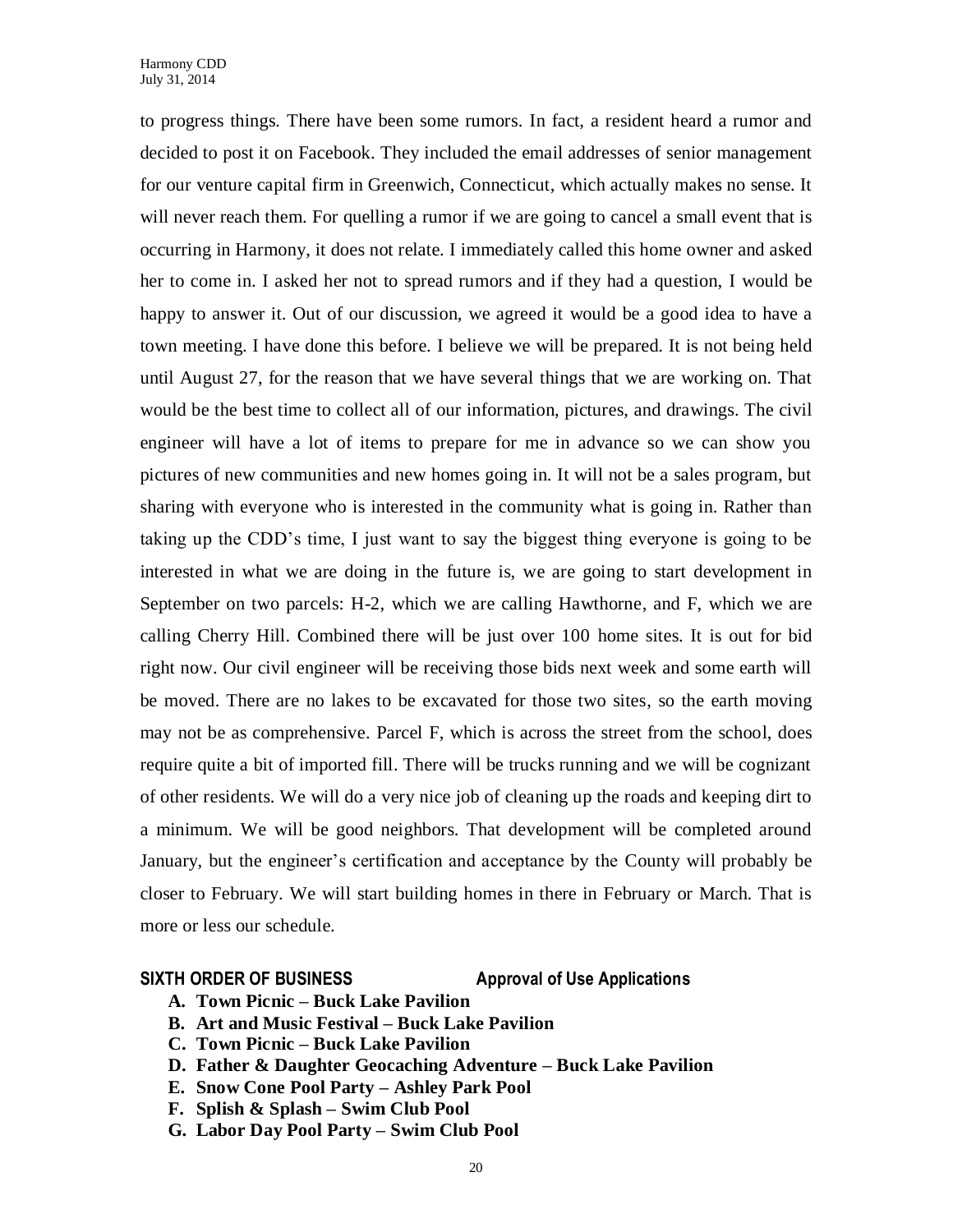#### **H. Back to School Pool Party – Swim Club Pool**

Mr. Moyer stated I recommend that you give me direction on these application .

Mr. LeMenager stated I read all of the applications and am all for them.

Mr. Farnsworth stated I have no problems with them.

 Mr. LeMenager made a MOTION to approve all use applications as presented. Mr. Farnsworth seconded the motion.

Mr. Walls stated I have no problem with the ones by the Harmony Development Company so long as the access restrictions on the pool remain in place, meaning if you have a card, you can come in and bring your requisite number of guests.

Mr. Farnsworth asked which ones do you take exception to?

Mr. Berube responded the four pool parties are all going to be the responsibility of the developer.

Mr. Walls stated I have no issues with those as long as they follow the rules.

Mr. Berube stated I agreed because we made great efforts. Mr. van der Snel is here tonight. The complaints at the pools have gone down to zero. It has been more than a month since I received a complaint about the pool versus routinely receiving five or six complaints on the weekends. Good strides have been made and there have been no Facebook posts about problems at the pools. People are happy. I agree with Mr. Walls's commentary. We have made great strides with security at the pools. If there is going to be a party, that is fine, but the access restrictions have to be in place. You must have a card to come in.

Mr. Walls stated as to the town picnics, I have an issue with outside groups coming in and using our facilities. I understand it is called the Church at Harmony, but it is a group that invites everyone to come, which is great. They are defacto using Harmony CDD property that the residents pay for.

Mr. LeMenager stated they are having a picnic under the pavilion.

Mr. Walls stated this is going to be ongoing every month.

Mr. LeMenager stated every month, I am going to suggest we approve all of them.

Mr. Walls stated I am not. I do not have anything against the church or the group. Let us say you let them in; who else comes in? You are setting a precedent.

Mr. LeMenager stated people reserve the pavilion all the time.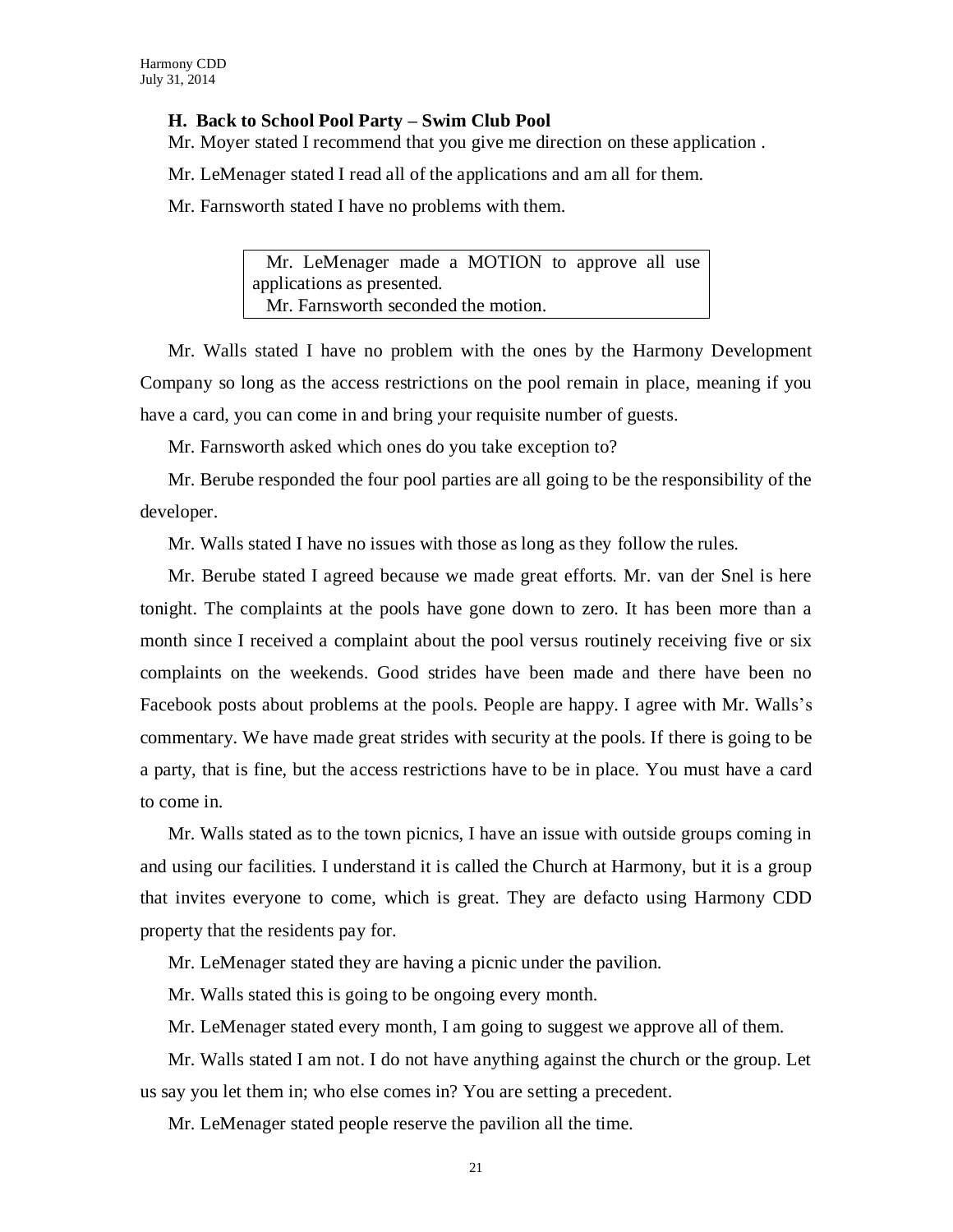Mr. Walls asked what happens when the Klan or some outside group comes in that we do not like?

Mr. LeMenager responded then we will review that application and perhaps we will not approve it. No precedent is being set.

Mr. Walls stated I am not going to vote to approve those applications.

Mr. Berube stated we had this discussion before and we know we have to go back and revisit the rules at some point for the boats. We have another issue with the rules, which is the dog registrations, which we missed this time around. Things have changed. When we move into the first quarter of next year, we can look at the rules. I believe that Mr. Walls wants to set up some sort of fees or restrictions in the rules for usage of the pools and other facilities. I get it. I am fine with these applications, but I agree that we are setting a precedent by letting people use our facilities.

Ms. Kassel stated I agree with Mr. Walls because the pavilion has been reserved pretty much every Sunday from noon to 4:00 p.m. That means that residents who want to do something at the park cannot at those times. We do not get quiet enjoyment of the use of the park on Sundays due to outside groups. I am not going to vote to approve those, either.

Mr. LeMenager stated with all due respect, we both live across the street from the park. There are activities there all the time. We just had the cheerleaders and youth football players last Saturday. Frankly, I love that. That is what the park is there for. These folks want to have a nice picnic. I am all for it. I do not understand your position and Mr. Walls's position. This is exactly the kind of stuff that we want to do in Harmony.

Mr. Walls stated there is a cost to residents that these outside groups are not paying. We are paying for them.

Mr. Farnsworth asked what cost in this particular instance?

Mr. Walls responded maintenance and upkeep. If someone wants to have a birthday party there, which happens all of the time, we end up cleaning up.

Mr. LeMenager stated I appreciate that, but I go back to my same example of St. Cloud. We can all go down and use the park and beach at St. Cloud, and we do not pay a penny. It is a public park. We happen to be the public body that pays for this one. Guess what. We can use public parks in Orlando.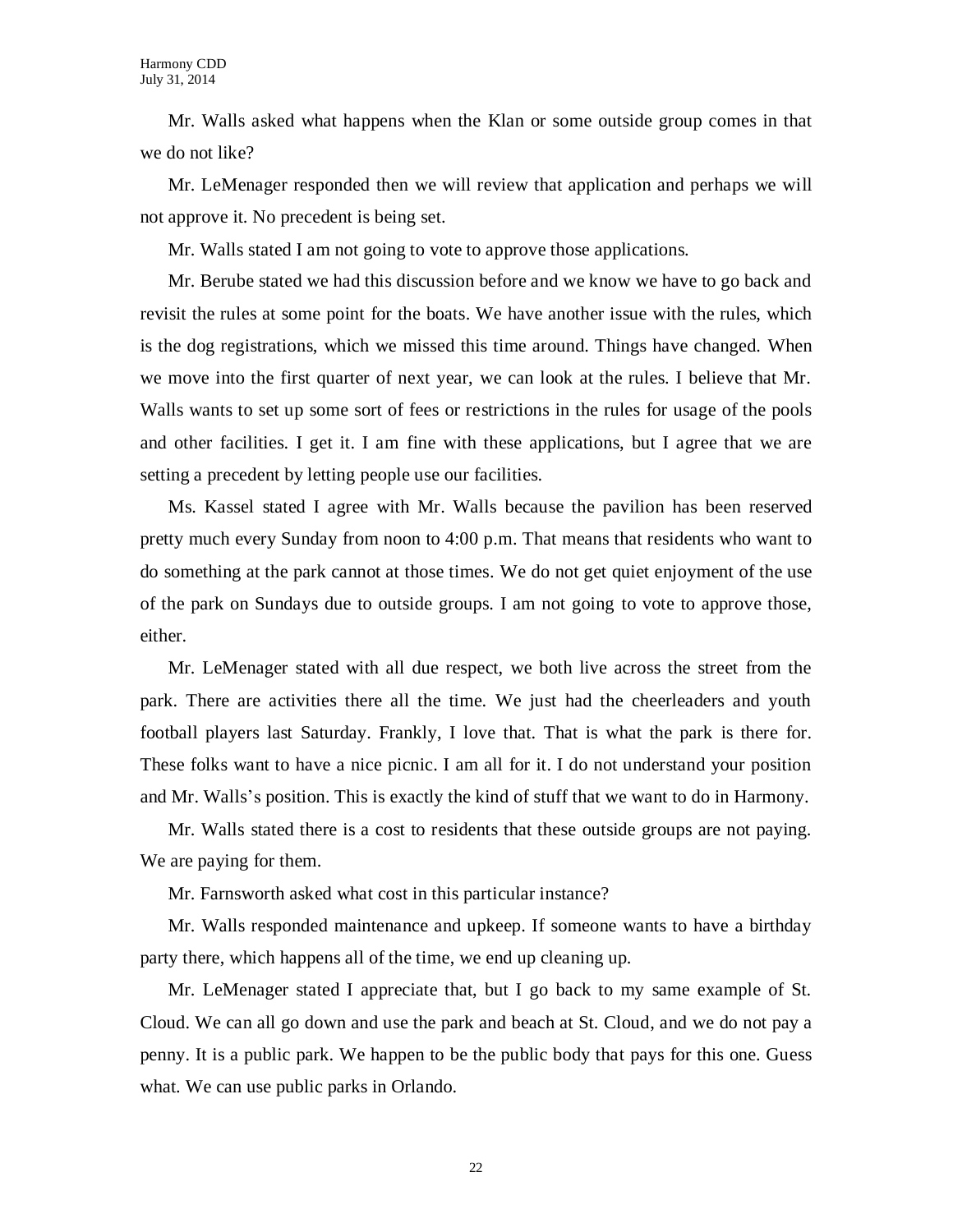Mr. Berube stated we are the public body who spends the residents' money to maintain those facilities. There is a slight difference there.

Mr. LeMenager stated there are other public bodies that are paying for others to use the facilities. Do you think the beach in St. Cloud is free?

Mr. Berube responded no, but these folks pay county taxes and our special assessments.

Mr. LeMenager stated it not county. It is the City of St. Cloud.

Ms. Kassel stated if you want to reserve a space at the St. Cloud park or beach for an organized activity, you are probably going to have to pay a fee. For me, it is not just about the money. I have a problem with outside groups interfering with residents being able to use their space at that time.

Mr. Berube stated we are not going to resolve this issue tonight. We brought it up again. We slid by it last time when we did the rules and we had this conversation. We continue to have this conversation. We are going to have to settle it, but we are not going to settle it tonight.

> Upon VOICE VOTE, with Mr. Berube, Mr. Farnsworth, and Mr. LeMenager in favor, and Ms. Kassel and Mr. Walls against, approval was given 3-2 to approve all use applications as presented.

Mr. Berube stated we will revisit fees next quarter. We have this discussion every single time, but we never get anywhere. We need to settle it.

### **SEVENTH ORDER OF BUSINESS District Manager's Report A. June 30, 2014, Financial Statements**

Mr. Moyer reviewed the financial statements, which are included in the agenda package and are available for public review in the District Office during normal business hours.

Mr. Moyer stated the District has collected all of its non-ad valorem assessments and we are fully funded on the revenue side. On the expenditure side, we are doing well in each of the major categories. We are slightly under budget on all of them, so through the first nine months of our fiscal year, we are \$44,000 under budget on the expenditure side.

Mr. Berube stated it looks like the trend is going to continue from what I can tell, looking at versions three and four of the budget. We are still trending along the same line.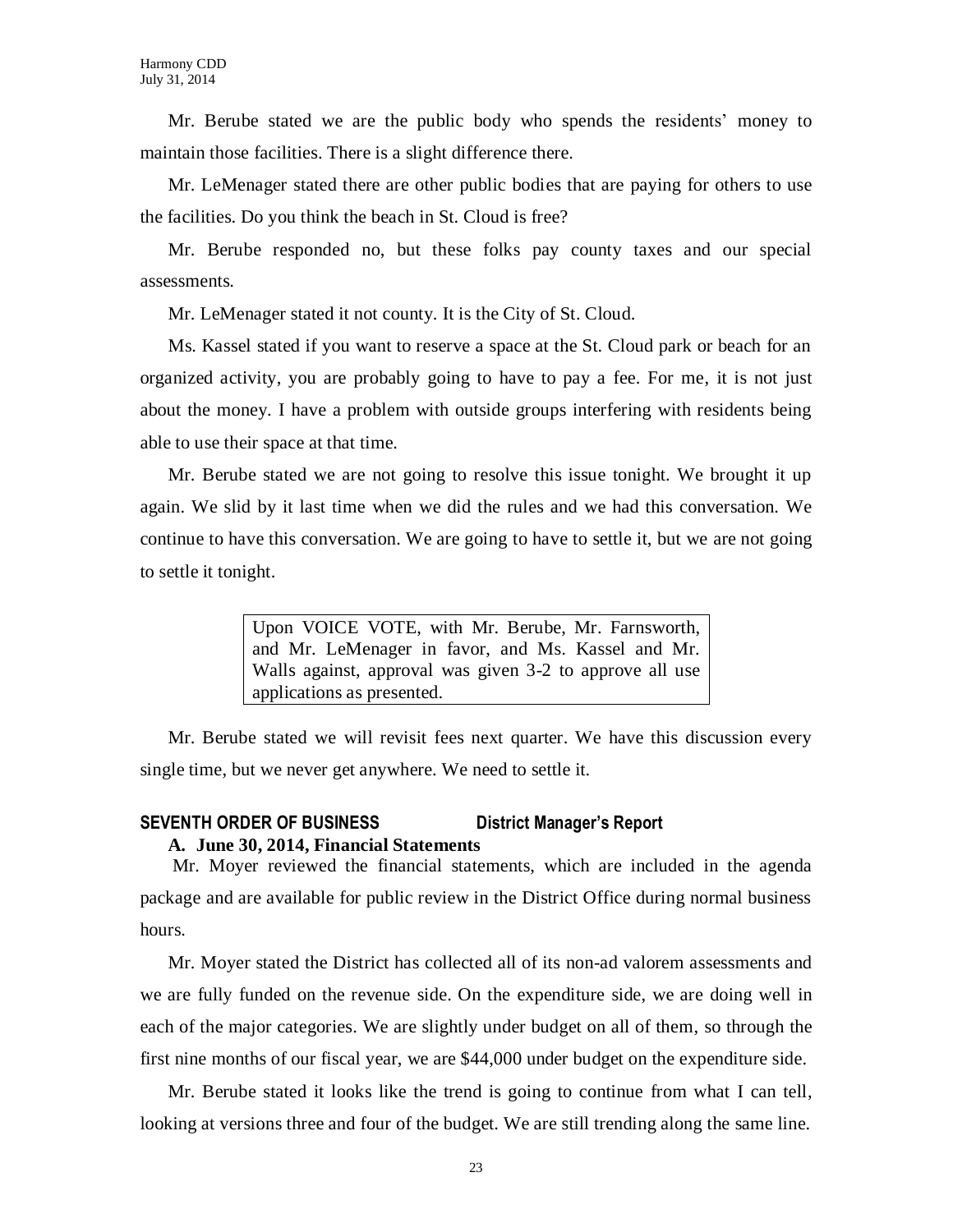Mr. LeMenager stated we have not paid \$161,000 for lights in neighborhood H-1 yet either.

Mr. Berube stated no, but we know where the money is coming from.

Mr. LeMenager stated it still gets reflected in the budget.

Mr. Berube stated I understand. The bottom line is we are in good shape financially and things are working out well.

### **B. Invoice Approval #171 and Check Run Summary**

Mr. Moyer reviewed the invoices and check summary, which are included in the agenda package and are available for public review in the District Office during normal business hours, and requested approval.

Mr. Walls stated there was an invoice for park benches. It is reflected as a \$7,000 charge, but it looks like the development company paid that already. Is that correct?

Mr. Haskett responded yes. I do not know if the second one showed up. The one you are speaking of is for neighborhood H-1. That was how it was accomplished to go through the vendor.

Mr. LeMenager stated we agreed to do that to avoid sales tax.

Mr. Walls stated we paid it and you reimbursed us.

Mr. Haskett stated that is correct.

Mr. Berube stated there is an entire email trail covering that.

On MOTION by Ms. Kassel, seconded by Mr. Walls, with all in favor, unanimous approval was given to the invoices, as presented.

# **C. Report on Number of Registered Voters - 776**

Mr. Moyer stated this is a requirement under Chapter 190, Florida Statutes, which is the District's enabling legislation. Annually we have to enter into the record the number of registered voters. We have received that number from the Osceola County Supervisor of Elections. We currently have 776 registered voters. That has no meaning to us today. This was one of the items that we had to track because when we exceeded 250 registered voters and been in existence for six years, that then determined the way we handled our elections. As you are all aware, for a number of years now, we handle our elections through the Supervisor of Elections as a general election and not a landowners election. Having said that, we still need to enter that number into the record every year.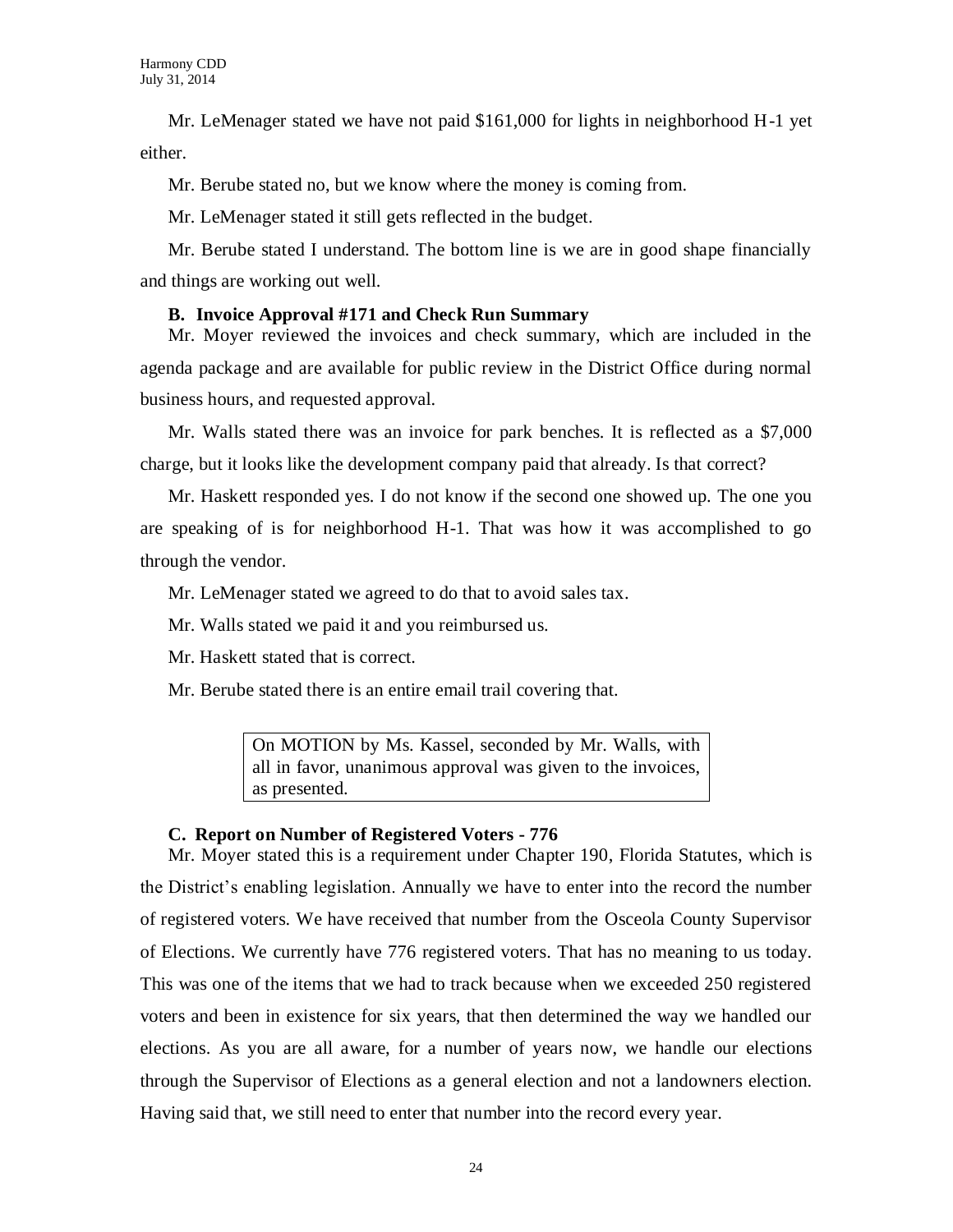Mr. Berube stated that means the residents elect all of us. Every couple of years, some seats come open and are subject to election.

Mr. LeMenager stated Mr. Berube and Mr. Walls both ran unopposed and were reelected to their seats for this year.

#### **D. Questions and Comments on the Proposed Fiscal Year 2015 Budget**

Mr. Moyer stated I believe we incorporated most of the changes that the Board talked about at the last meeting. We are moving forward to our public hearing on August 28. If the Board wants to make additional changes or ask for clarification, this would be a good time to do so.

Mr. LeMenager stated I wondered about the two offices. That means only part of the offices are being included.

Mr. Walls stated I think we talked about that last month about the office that is now in the platted section, which is now the Town Center.

Mr. LeMenager stated they both say "office."

Mr. Berube stated that must be the office area and golf course, and the unplatted are the areas out in neighborhood H-2 and elsewhere.

Mr. Boyd stated unplatted would be all of the vacant land.

Mr. LeMenager asked does "office" mean the shops?

Mr. Boyd responded one of the buildings in the Town Center.

Mr. LeMenager stated you can understand my confusion. Basically we are proposing a 13.5% increase to operations and maintenance to pay for lights.

Mr. Berube stated yes.

Mr. Walls stated it is offset by a decrease in debt service.

Mr. LeMenager stated talk me through 2014, because I did not see how the numbers actually worked from the previous one. If I do the comparison, the bill was going to be \$1.4 million and now it is going to be \$857,000, but we are only \$180,000 cheaper. I do not understand the math.

Mr. Boyd stated it has to be a timing issue because it is not a full year.

Mr. Moyer stated what we did for budget purposes was the real savings, which on a going-forward basis when you look at the amortization schedule, was \$178,000.

Mr. LeMenager stated I am not making this up.

Mr. Berube stated he is right.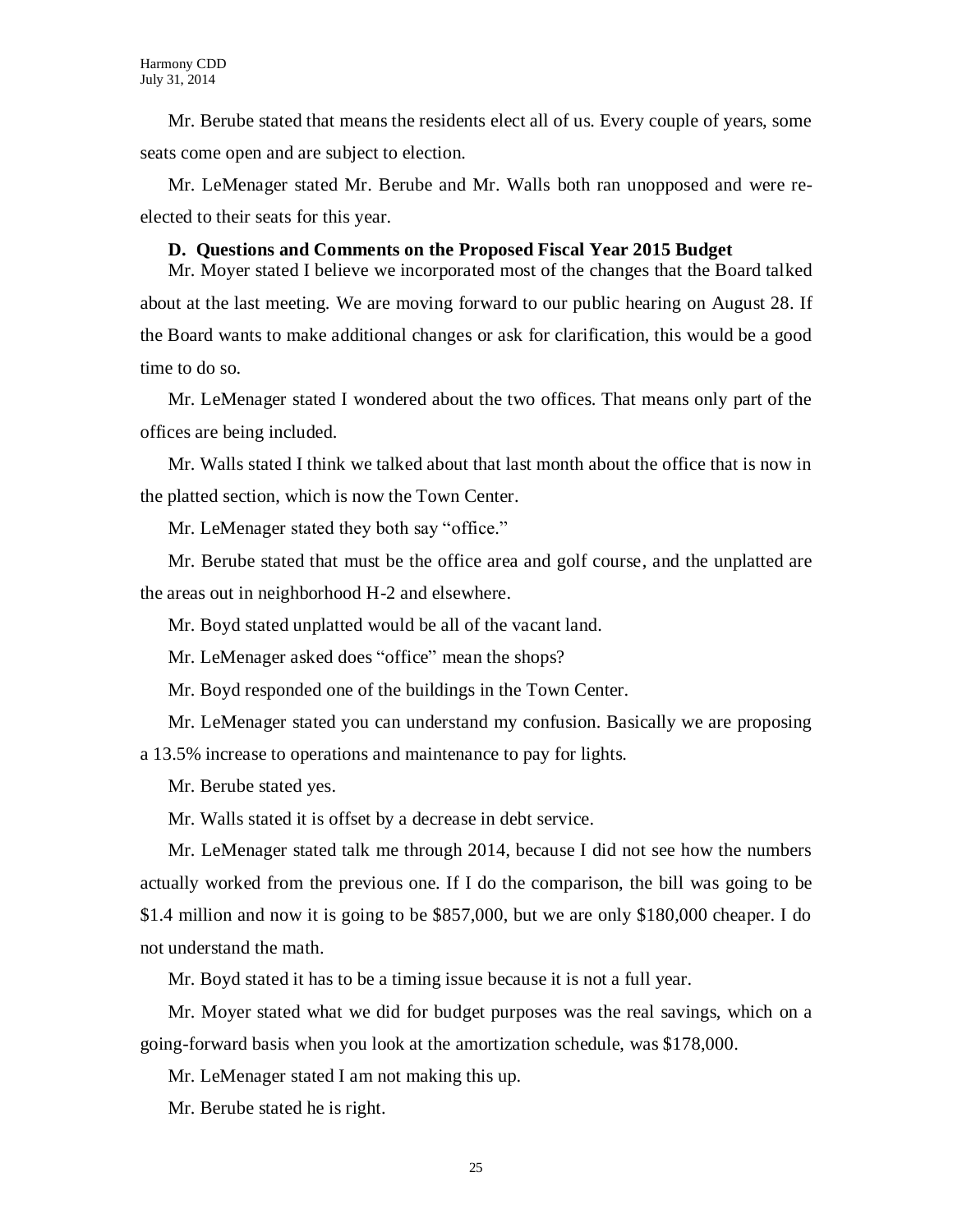Mr. LeMenager stated I am looking at the numbers and I can see that they do not add up. It was \$1.4 million before and now it is \$857,000 for the first year. I did not understand that.

Mr. Moyer stated you are right for the first year. Look at the debt service.

Mr. LeMenager stated I understand that.

Mr. Moyer stated we did not address what happens to that money. What we did was take the \$178,000 and put it in this budget because on a going-forward basis, that is the money you are going to have.

Mr. LeMenager asked where is the other \$400,000 going? It is still going someplace. Do you understand my question?

Mr. Moyer responded yes.

Mr. Berube stated I was looking for the \$1.4 million in reserves that is going down to the \$700,000 reserve. I finally found that. I think it has to do with Severn Trent accounting.

Mr. Moyer stated I will get that clarified for you.

Mr. Berube stated that is a good question.

Mr. LeMenager stated thanks for getting us a 5% coupon rate. Last month you said it was 5.15%.

Mr. Berube stated the initial presentation was 5.35%. Then they timed it right so that day it went to 5.15%. We came out better. That is why the savings went from \$175,000 to \$180,000.

Mr. LeMenager stated for those of you who have not been following this, we refinanced the original bonds, saving a substantial amount of money, but we are not lowering your assessments because the other thing we found out this year is that we have \$3 million or \$4 million worth of off balance sheet financing for lights that somehow the original developer and original CDD Board managed to change from the original documents and when they actually did it. I am guessing this is a problem that is pervasive throughout the State of Florida, and companies like OUC are making an incredible killing saddling people with 20-year mortgages at 10.5%. That is what we are trying to do. Even though we saved a lot of money on the bonds, your assessments are not going to go down because we want to take that money and save a couple million dollars over the course of the next seven to eight years.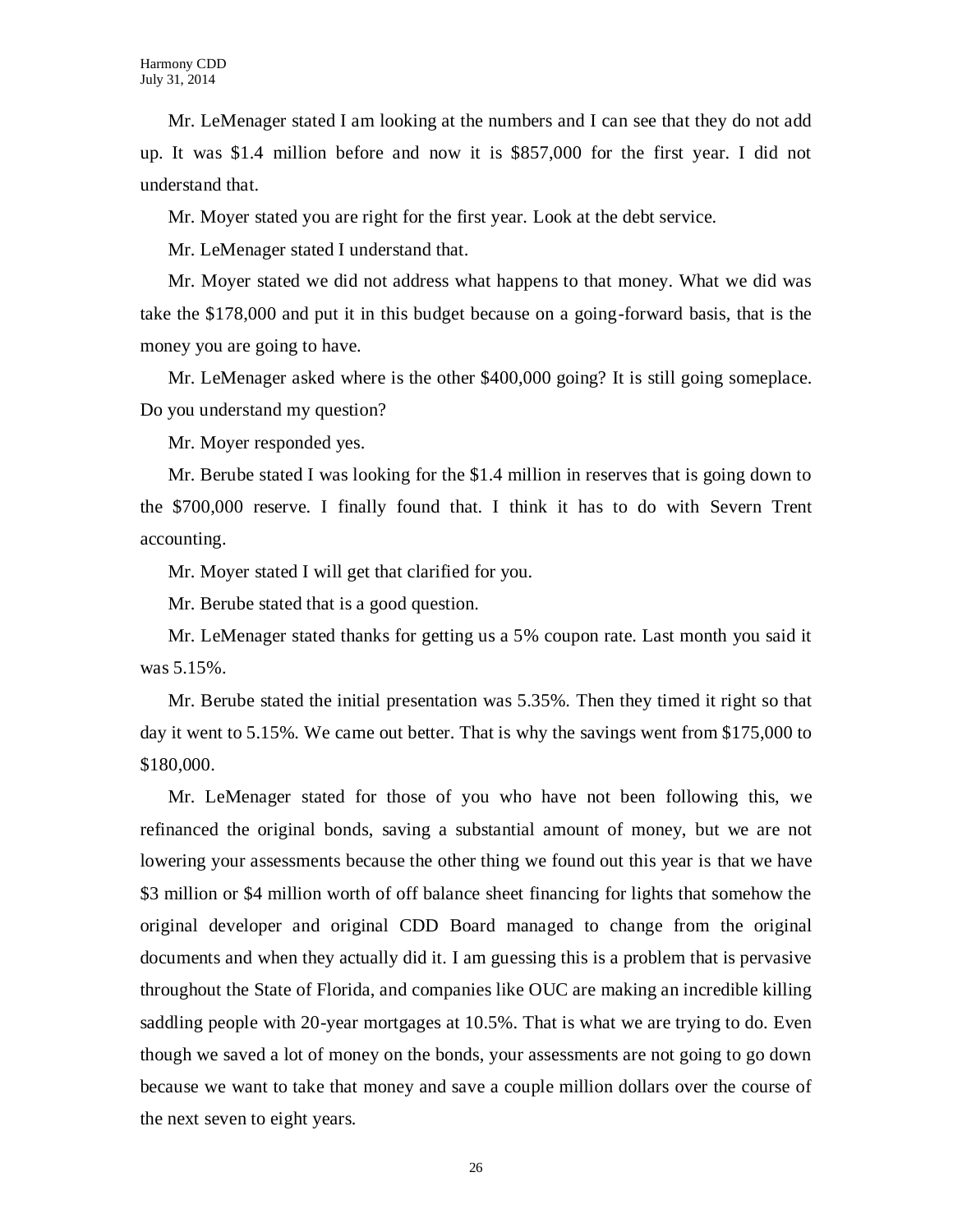Mr. Berube stated it appears that you added a couple of lines to version four in Capital Outlay-Street Lights and Miscellaneous Contingency, which total just under \$140,000.

Mr. Moyer stated correct.

Mr. Berube stated I presume that is what is left from the \$180,000 savings after we modified this budget.

Mr. Moyer stated correct.

Mr. Berube stated we went over the initial budget presentation by \$40,000, which we expect.

Mr. Moyer stated right.

Mr. Berube stated at the end of the fiscal year, we may not make the decision to spend this money because the best street light buyout is going to be the first two, and those are going to cost \$500,000 to get done, if we decide to go that route. My point is, if we do not buy any in fiscal year 2015, how do we roll this money?

Mr. Moyer responded set up a reserve.

Mr. LeMenager stated we need to buy lights next year.

Mr. Berube stated not yet.

Mr. LeMenager stated I just heard that neighborhoods F and H-2 are coming online and are going to need lights. OUC is going to give us a bill. The last bill was \$161,000, which we have not received yet. I am guessing we are going to have to come up with a couple hundred thousand dollars.

Mr. Berube asked who said that we have to buy lights, just because we did in the past?

Mr. LeMenager responded I am not voting for a 20-year mortgage at 10.5%.

Mr. Berube asked why do we have to buy lights?

Ms. Kassel responded this is not a mortgage, but we may want to have Mr. Boyd give us an estimate.

Mr. Berube stated all I want to do is make note of the fact that somehow we do not want to lose track of this money, whether or not we spend it. I know you know that. Right now at the end of fiscal year 2015, if we do not spend that money, it is just going to blend in somewhere.

Mr. Moyer stated we will actually set up a sinking account.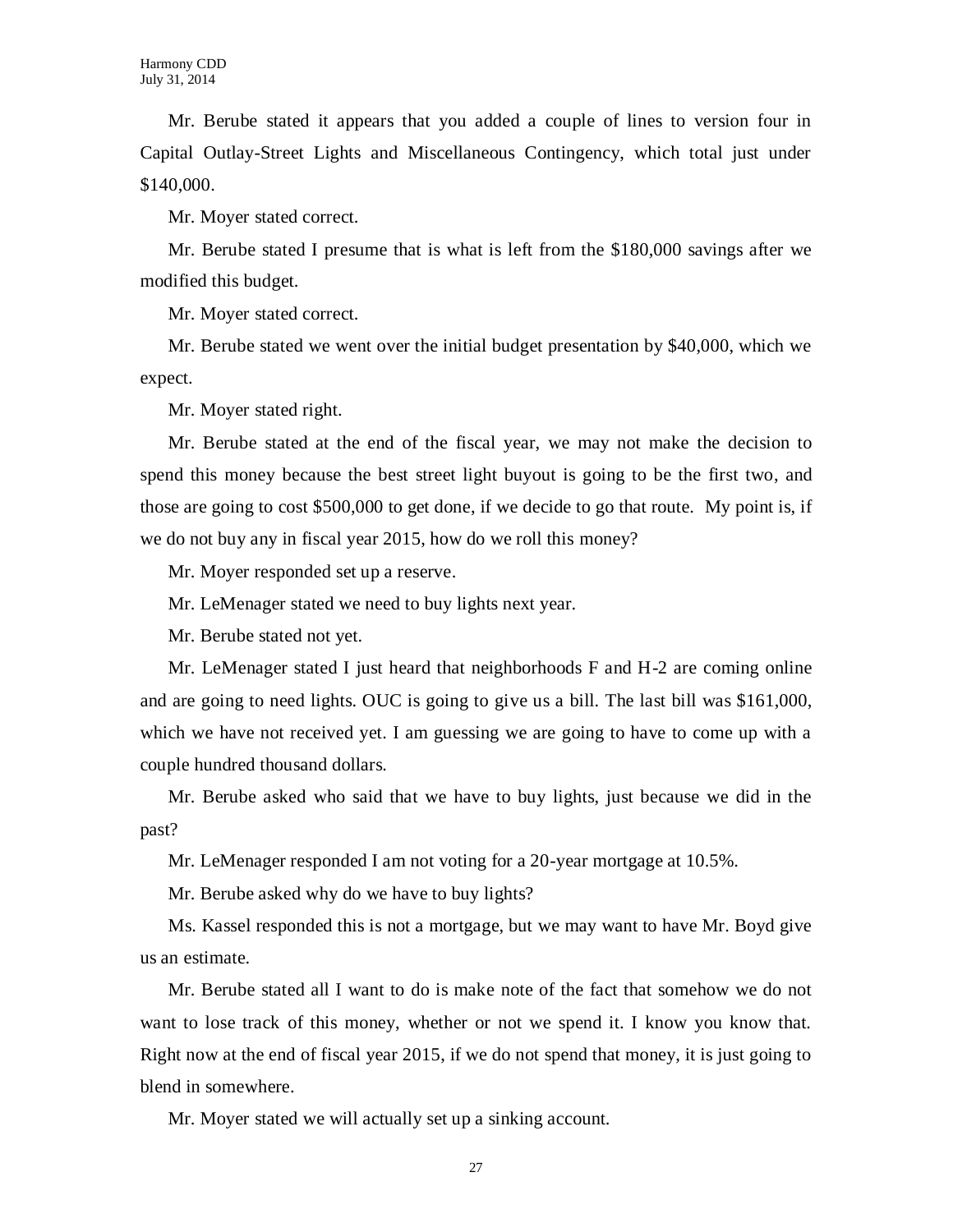Mr. Berube stated that is fine. We will either use that money for street light purchases or something else because we have a nice plan now and then nine months from now we forget and are doing other things. That was my only concern. Does anyone else have any concerns about this version of the budget? I thought it was pretty good.

Mr. LeMenager stated I am going to vote in favor of increasing my assessment 13.5%. I paid off my debt assessment, so any corresponding decrease will not affect me. Do we need to take any action? Are you going to publish this and then we vote on it next month?

Mr. Moyer responded you can change it next month during the public hearing, but we are pretty much locked in.

Mr. Berube stated all that means is that your assessments are not going up next year, and we are going to try to spend some of the savings to get additional savings going forward.

### **E. Public Comments/Communication Log**

The complaint log is contained in the agenda package and is available for public review in the District Office during normal business hours.

#### **F. Website Statistics**

The website statistics are contained in the agenda package and are available for public review in the District Office during normal business hours.

# **G. Approval of Organization/Company Use Applications from the Church at Harmony**

This item was discussed above.

#### **H. Discussion of Staffing Alternatives**

Mr. Berube stated as Mr. Glantz signified a couple of times in his recent commentary, Harmony Development Company will not be renewing the employee management contract with us. That forces us to look at some other alternatives. I knew about this three weeks ago after a meeting with them where they solidified the fact that they want to be done with the employees for any number of reasons. I spoke with Mr. Moyer and Mr. Qualls, as well as Mr. Haskett, and you probably received an email from Oasis Staffing Alternatives, which is a personnel employment organization. Mr. Moyer will become the co-employer. It is a very similar arrangement to what we have now with Harmony Development Company where we will be the provider of jobs and Mr. Moyer will handle it. We all put our heads together to determine supervisory on the ground, and Mr. van der Snel rose to the top as the onsite supervisor. The other employees will follow behind that.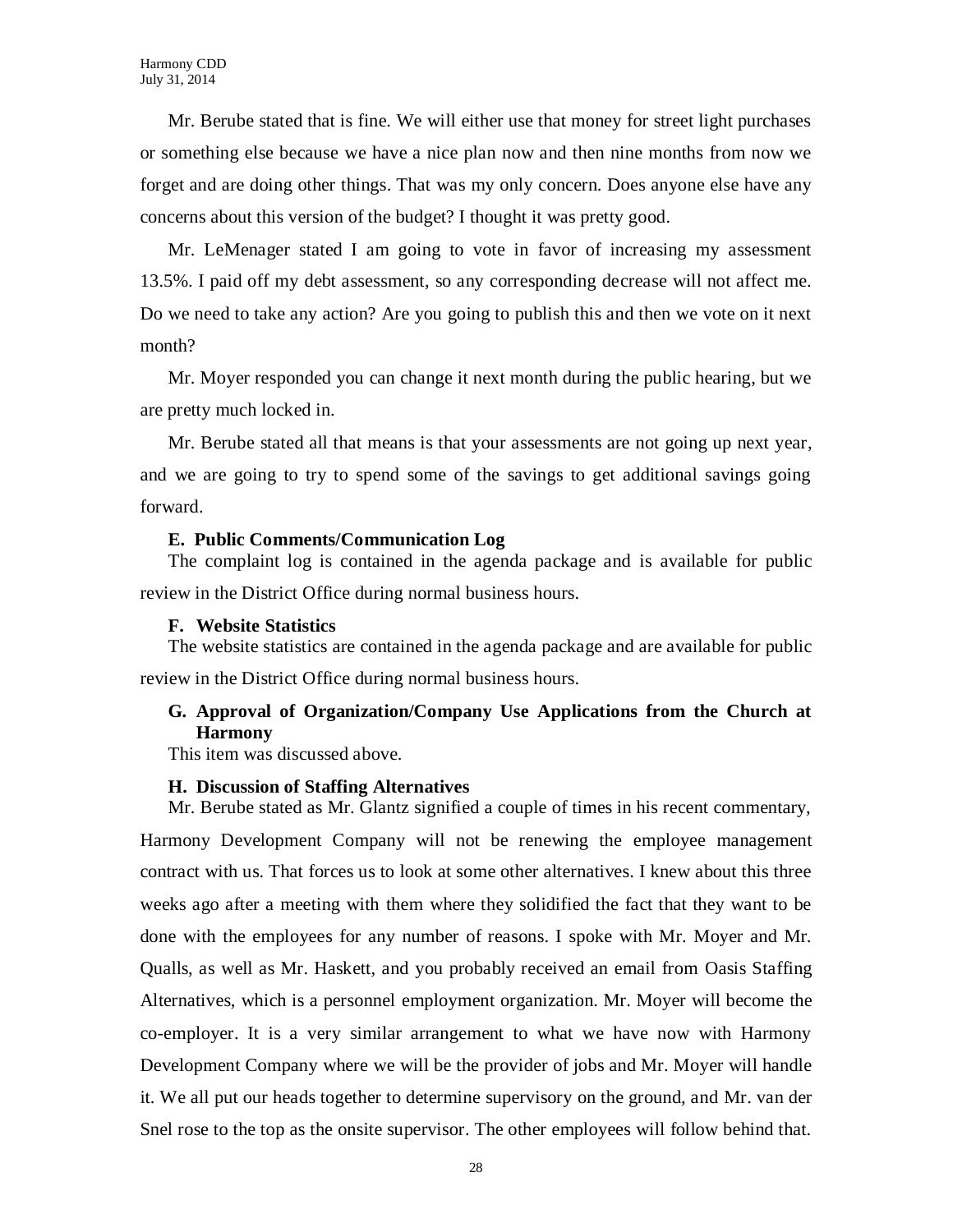There will be a slight change. Some of this transition is already beginning because all of this stuff takes time, a surprising amount of time. We spoke to several staffing companies, and Oasis became the company. They wanted the contract and they fit into the budget. The most important part of this is, no one is going to lose their job, and it fits into our budget. The one piece that we do not have settled yet is health care. The Affordable Care Act has thrown the healthcare business into turmoil. It is very difficult getting anybody to look at a small group of our size, but we got it figured out. We should have those numbers tomorrow, but it looks like it will all fit into the budget without any significant problems. Part of the transition is, Mr. Haskett will be turning over most of his duties to Mr. van der Snel, and Mr. Haskett will be coming out of the trailer. Harmony Development Company/Starwood has graciously decided to deed us that trailer. They will move it over to an area by the golf maintenance facility and get it all set up. Our responsibility for that will be setting up the utilities there and staffing it up so Mr. van der Snel has an office to perform his duties. We already have a laptop and some of the programs have started to transfer. The expected expense of utilities, office equipment, and so forth is probably between \$3,000 and \$6,000 for that trailer. It is hard to tell yet.

Mr. Haskett stated they are right on target.

Mr. Berube stated this has to move. The reason that we got all of this completed in the background is because the staffing companies require 45 to 60 days to staff up and get ready to go. From tonight until October 1, we have 60 days left, so a lot of the background work has been done. Mr. Moyer has been involved in it. We have received the green light to proceed. I think Mr. Haskett is okay with Mr. van der Snel taking over the supervisory position. One of the reasons why Mr. van der Snel rose to the top is because when Mr. Haskett goes on vacation, Mr. van der Snel takes charge over the employees. That is pretty much where we are. The point is to get Board approval for what is going on and answer any questions. We tried to think of everything and it all looks good. The bottom line is that we hope for a smooth transition. The other thing that Harmony Development Company has offered is Mr. Haskett's time going forward to help with the transition because it is not going to be an easy transition. Some things only happen once a year. They have been very gracious in the entire move and that is where we stand.

Mr. Farnsworth asked is Mr. Haskett leaving?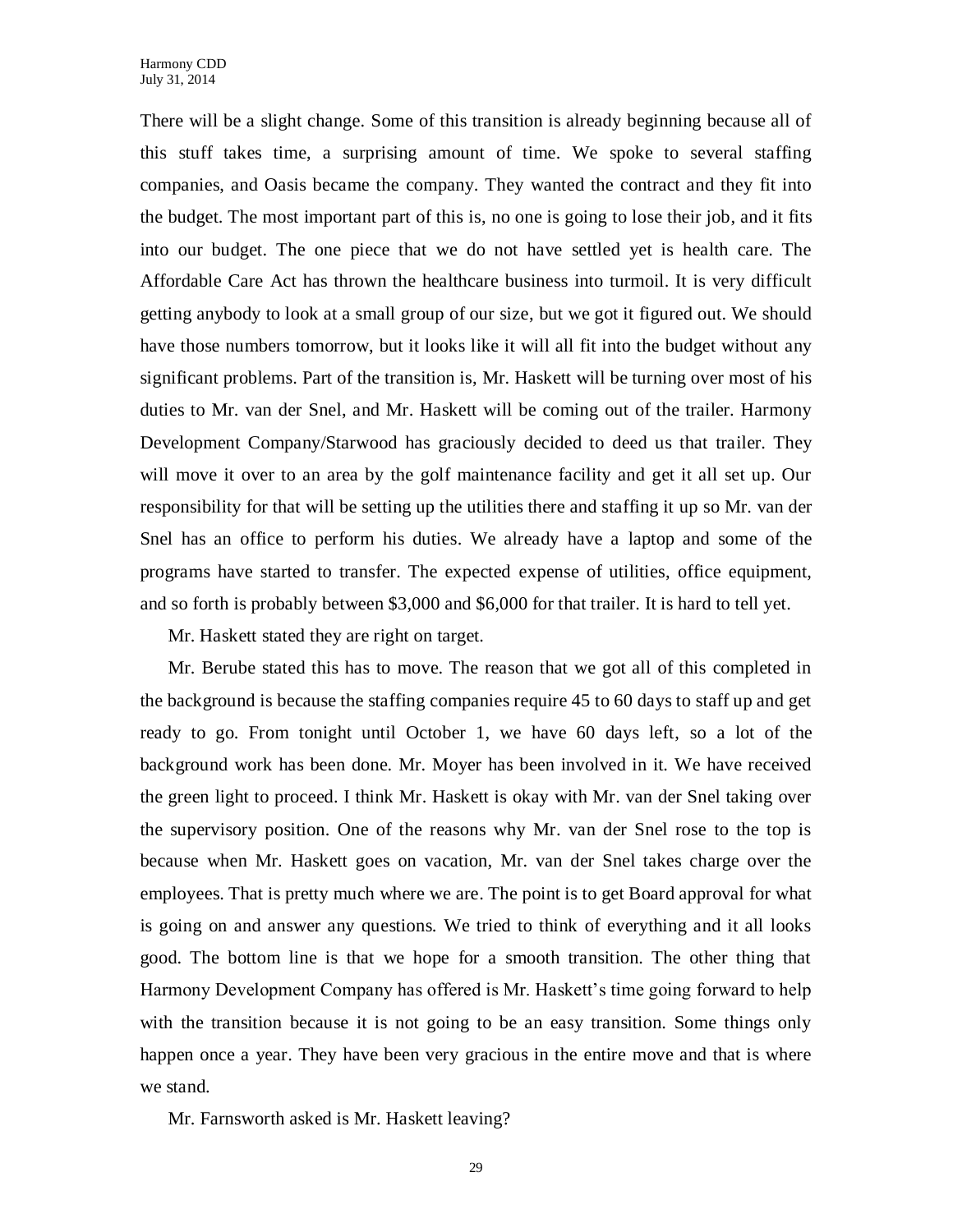Mr. Berube responded no. He has a new job.

Mr. Haskett stated I will continue to be involved with CDD items.

Mr. Berube stated he is going to come out of that trailer and go into the main office. As you heard from Mr. Glantz earlier, they have a bunch of other things going on here that will require his expertise. Time wise, he spends a lot of time with the CDD and that does not help them. I have been saying for a couple of years that we need to grow up and stand on our own, and this is just another step toward doing that. That is what is going on.

Mr. Walls stated the first I heard about this was from the guys at the dock. If you are comfortable with this company, we need to do it.

Mr. Moyer stated I agree with Mr. Berube. I think this is a good company. All of our employees in terms of HR and everything else are under Oasis. The only thing they will not provide is the onsite management of those employees, which then falls under my responsibilities. We will have to set up a system on how to do that.

Mr. LeMenager asked have you worked with them already?

Mr. Moyer responded no.

Mr. LeMenager asked who hires the employees for Celebration?

Mr. Moyer responded Severn Trent.

Mr. LeMenager stated that was the old system that we were not happy with.

Mr. Berube stated coincidentally, a guy I know who used to have a business managed by Oasis. They are based in West Palm Beach and he spoke very highly of them and never had an issue. They seem like a top-notch organization. I could not find any negatives. There were other companies out there who became ones we did not want to deal with. These guys rose to the top. That is where we are at. It was not a question of hiding all of this from the Board. It was a matter of timing. We are looking for the Board's consent because these guys need our approval to move ahead with moving the trailer. I see everyone nodding their heads yes.

Mr. Glantz stated I just wanted to add that we are going to be gifting the trailer and paying the costs of relocating and hooking up the trailer. We will have a use agreement for that trailer to be on Birchwood property. I am thinking about maybe having a yearly use agreement that has annual renewals. At some point, that trailer may not be convenient for us and we may want it gone. Then you would have to get your trailer off our site. That is the deal and I want to make sure that is clear.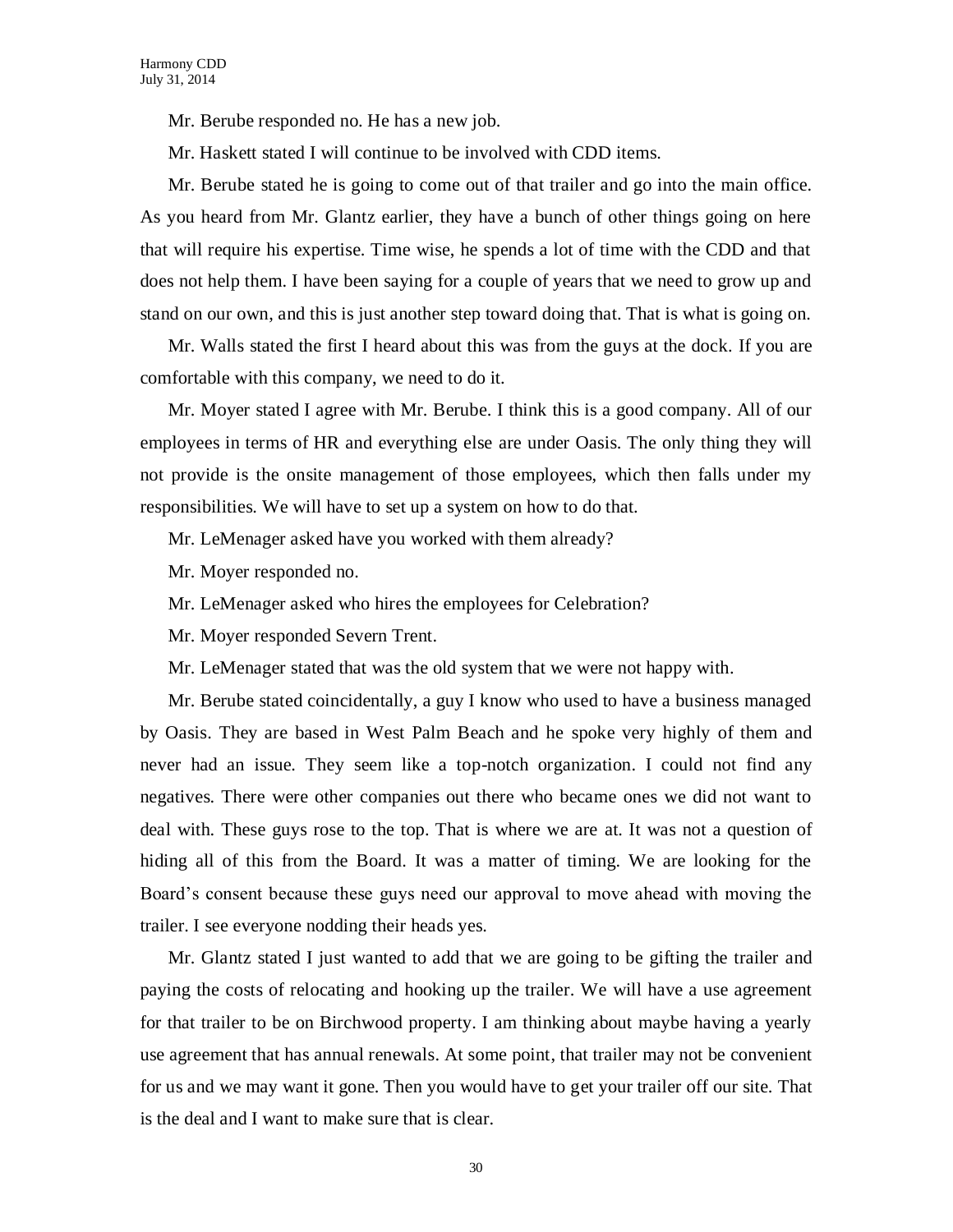Mr. Berube stated in a few years, there may be a different outlook to this and maybe there is office space somewhere else. So far, you have been very cooperative in fitting our needs and I think we are all okay.

*There was consensus from the Board.*

Mr. Qualls asked is the Board taking action right now? Is the contract with the employee management company going to be between the District Manager and that employee management company?

Mr. Berube responded yes, that is the way the contract is written. It says that the Harmony CDD, by and through its manager, contracts with Harmony Development Company. I anticipate that the Oasis contract will read the same way. I presume that is the way it is right now with Mr. Moyer and he is okay with moving forward. Is that your question?

Mr. Qualls responded yes. Will the next step be to approve the final details and put it into a contract?

Mr. Berube responded yes. I thought that I already sent you the preliminary agreement from Oasis.

Mr. Qualls stated you probably did. I am just trying to understand what action is being taken by the Board so I know the next steps to take. Is the Board giving its agreement to proceed and you want all of the final details brought back at the next meeting for final approval?

Mr. Berube responded yes. Everyone consented to the change. Now Mr. Moyer will contact Oasis and get the final underwriting done. Tomorrow we should have the final health insurance numbers. We will sort through that package and put all of our heads together and figure out what we need to do. That will start that 45- to 60-day clock.

Mr. Glantz stated not only will these employees be added to you, but they are also going to be terminated by us. We will need to coordinate that so it happens simultaneously. I just want to make sure that we communicate so this happens simultaneously for the benefit of the employees.

Mr. Berube asked do you have a problem with terminating the contract early?

Mr. Glantz responded no. We have an outside date of October 1 and our goal is to have this transition completed by October 1. That transition includes the people, the trailer, and the responsibilities of a number of things. To the extent that anything goes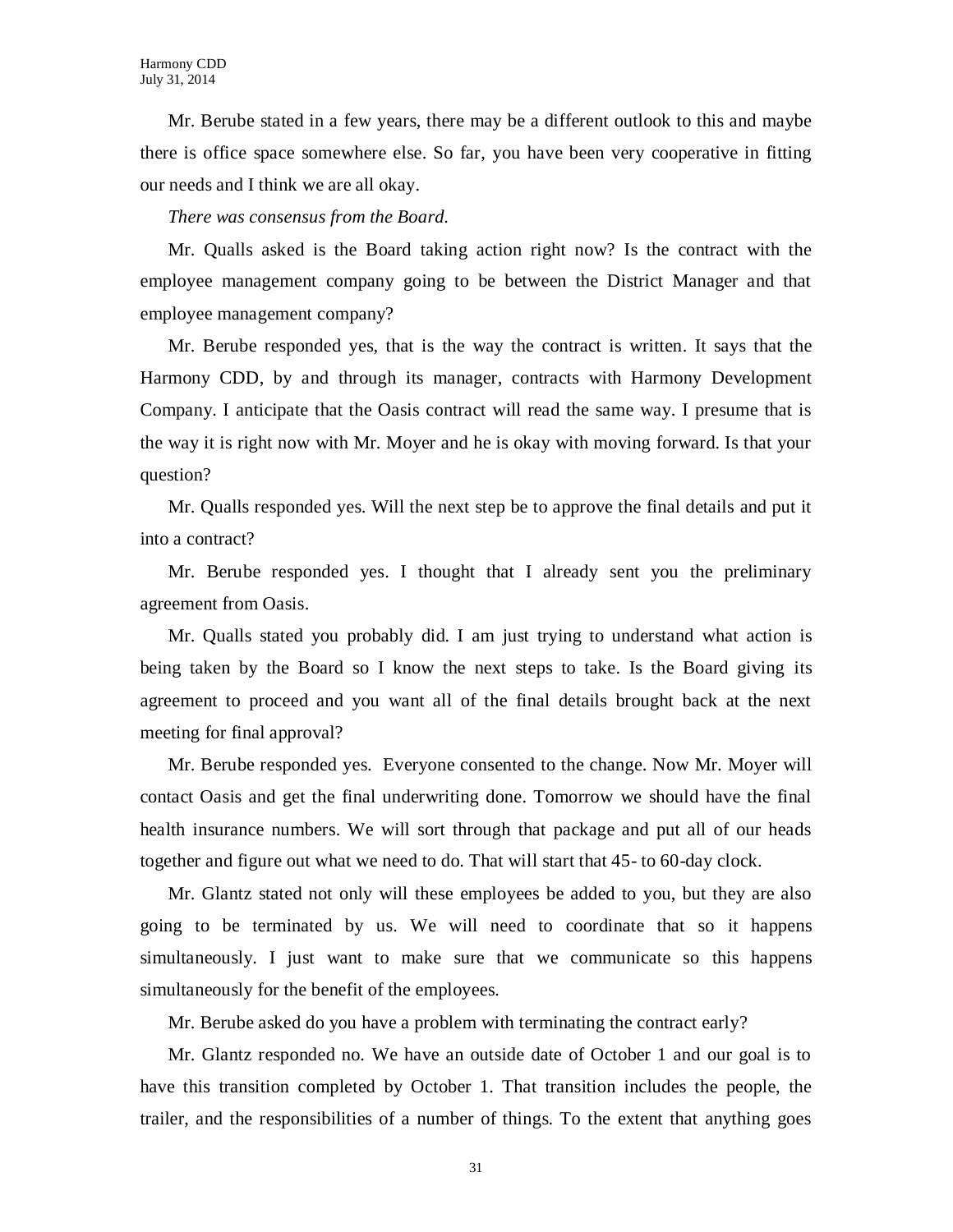beyond October 1, it is not earth shattering and is not an emergency. We are all still going to be here. But that is our goal.

Mr. Berube stated with these types of goals, there are always some unforeseen issues, but I think we are far enough along in the process. Mr. Andrew Stolz has already met with Mr. Moyer. I think once we pull the trigger on this, we are probably going to come closer to the 45-day end of this rather than 60 days. We will keep you apprised of what is occurring. If you are okay with some earlier date and they are ready to go, we will coordinate that and have a smooth transition.

Mr. Moyer stated there is one clarification. Currently the contract is with Harmony Development Company and the CDD. It is not through my firm.

Mr. Berube stated it says "by and through."

Mr. Moyer stated I think the intent is that the management of those employees would be through the District manager. The actual contract is with the Harmony CDD.

Mr. Berube stated that is the way it is now. I expect that the wording will be exactly the same.

Mr. Moyer stated I just wanted to clarify that because I was thinking that you expected me to contract with Oasis.

Mr. Farnsworth stated that is what I thought I heard, too.

Mr. Qualls stated we think the contract should be between the District manager and the employment company precisely for the reason stated by the District manager. He is managing them. What the Statute says is the District shall have a manager who manages the works of the District. I just wanted to state for the record that our advice has been consistent. You make the policy decisions, but we think the greater weight of authority would support the contract being between the District manager and the employment management company.

Mr. Berube stated I read the contract we have now and it reads exactly "by and through its manager." I would anticipate that the next contract will read the same way.

Mr. Farnsworth stated I am still confused.

Mr. Berube stated the way the employment contract reads is "The Harmony CDD, by and through its manager, contracts with Harmony Development Company."

Mr. Farnsworth asked what does that mean?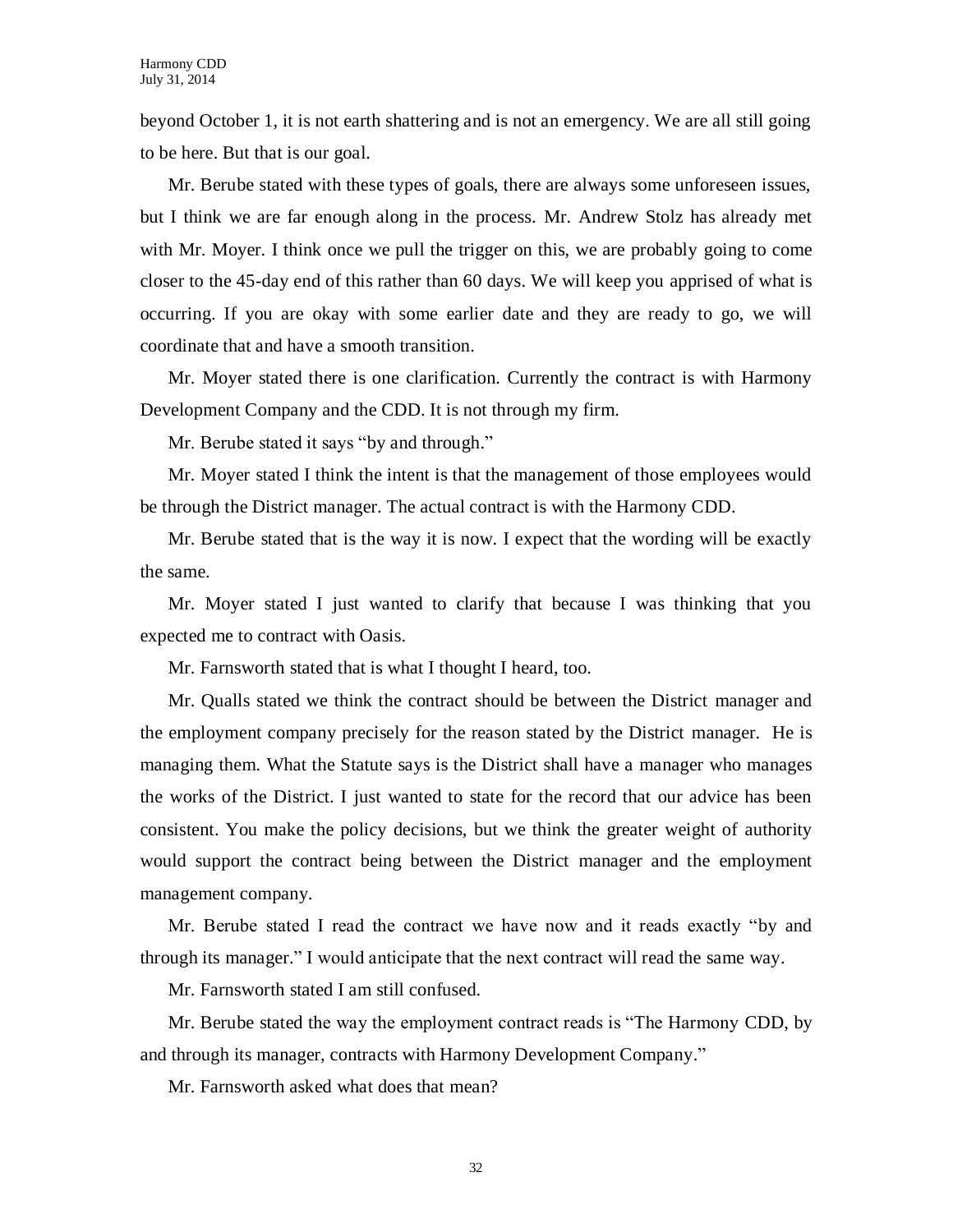Mr. Moyer responded I manage the employees on behalf of the CDD who employs me.

Mr. Farnsworth stated you are not handling the contract.

Mr. Moyer stated no.

Mr. Berube stated only the management of it.

Mr. Farnsworth asked are you okay with that?

Mr. Moyer responded I am fine with that.

Mr. Berube stated the CDD is not an employer. The manager handles the employees.

Mr. Moyer stated Oasis hires the employees.

Mr. Berube stated this is a co-employment situation.

Mr. Moyer stated we provide the direction to those employees. The actual employer would be Oasis.

Mr. Berube stated right. When you read their boilerplate language, it gets into all of that and those distinctions. They are there for exactly this situation.

Mr. Qualls stated the way the contract is currently written, yes, you have done it in the past. That is a policy decision, but it was over and against our advice, which is that the contract relationship should be between the management company and the employee management company.

Mr. Berube stated we will obviously look at all of this paperwork again when we receive it. I would like to thank Mr. Moyer for working with the various parties and getting this done to this point.

### **EIGHTH ORDER OF BUSINESS Staff Reports**

#### **A. Attorney**

There not being any, the next item followed.

#### **B. Engineer**

Mr. Boyd stated I would like to provide an update on the alley repaving. Mr. Qualls prepared a contract, which Allstate Paving has. Hopefully, we will be able to get that executed within the week. The start date is the last week of this month. Therefore, we need to get the contract executed and get some notices out to give everyone affected by the construction adequate notice.

Mr. Berube asked was this anticipated to be a one- to two-week process?

Mr. Boyd responded they said they could start quickly upon execution of the contract. We just need to get the contract executed.